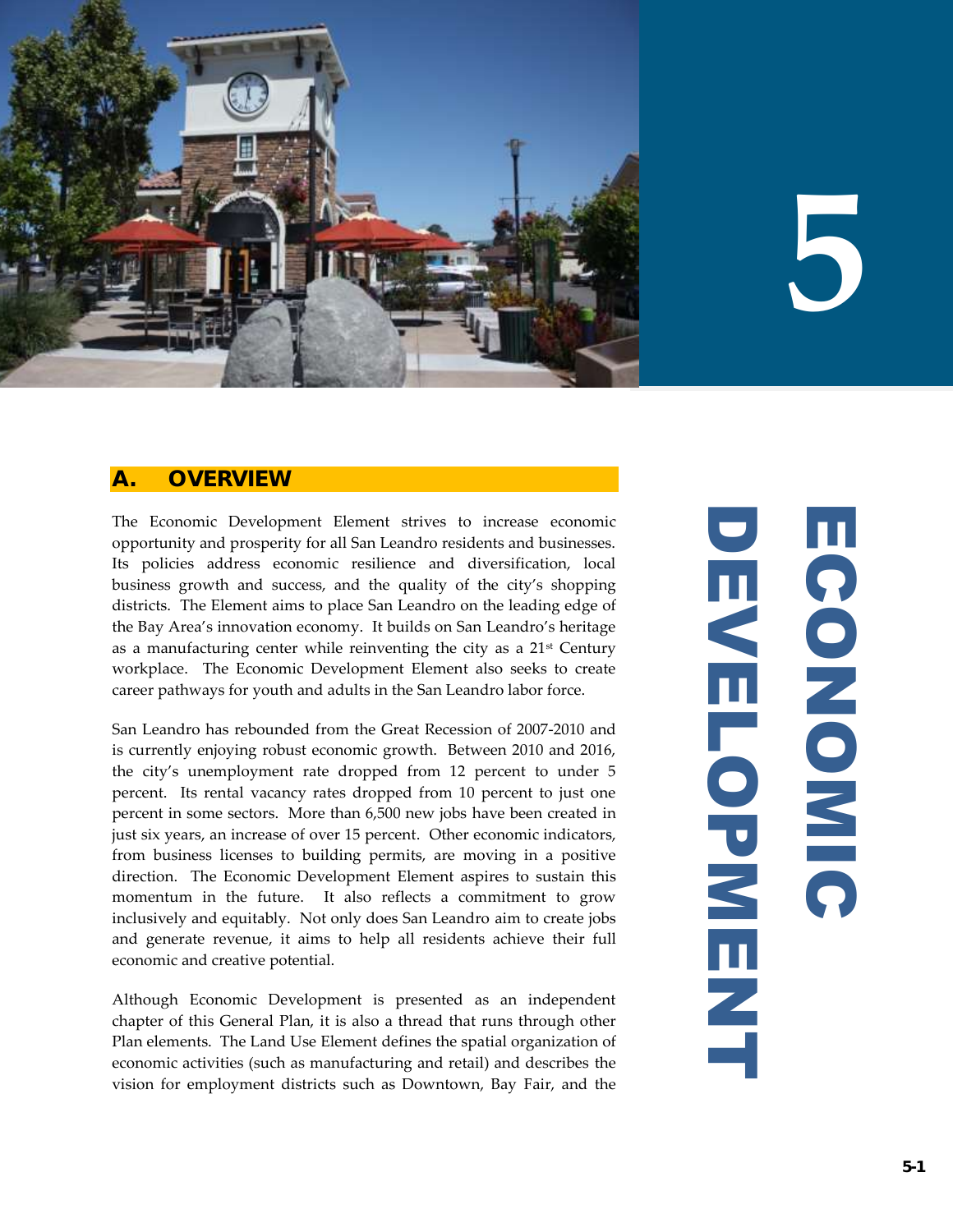Shoreline. The Transportation Element addresses access to and from local workplaces, as well as issues associated with trucks, rail freight, and parking. The Open Space, Parks, and Conservation Element addresses business issues such as sustainability, energy efficiency, and water conservation. Even Elements like Community Services are relevant, as they address the amenities needed to attract and retain employers and employees. The reality is that economic development and more specifically, investment in the community and its residents---is a consideration in all aspects of planning and administration in San Leandro and is a unifying principle of the General Plan.

During recent years, the city has achieved the following economic development milestones:

- More than 2,500 jobs have been created at the new Kaiser Permanente Hospital.
- The first phase of the 500,000 square feet San Leandro Tech Campus (SLTC) is nearing completion.
- The Lit San Leandro fiber optic network has spurred the renovation of millions of square feet of industrial space, and created a "buzz" among Bay Area technology companies and start-ups.
- A significant public art installation—repurposed from the eclectic Burning Man festival—is about to rise at the San Leandro BART station, heralding a new image for the city.
- The San Leandro Shoreline is poised to become a regional destination, with new housing, hospitality, entertainment, restaurant, and retail businesses in a scenic waterfront setting.
- The City's reputation for craft beer production is growing, with several new breweries and pubs, and an "ale trail" in the works.
- Downtown San Leandro has attracted new retail activity such as The Village, while new development sites are coming on line at Davis and East 14<sup>th</sup> Streets.

The media is taking notice, with dozens of stories about the city's creative edge, emerging cluster of technology businesses, and receptiveness to new ideas. San Leandro is outperforming its peer cities in the East Bay and becoming a destination city for a growing number of employers.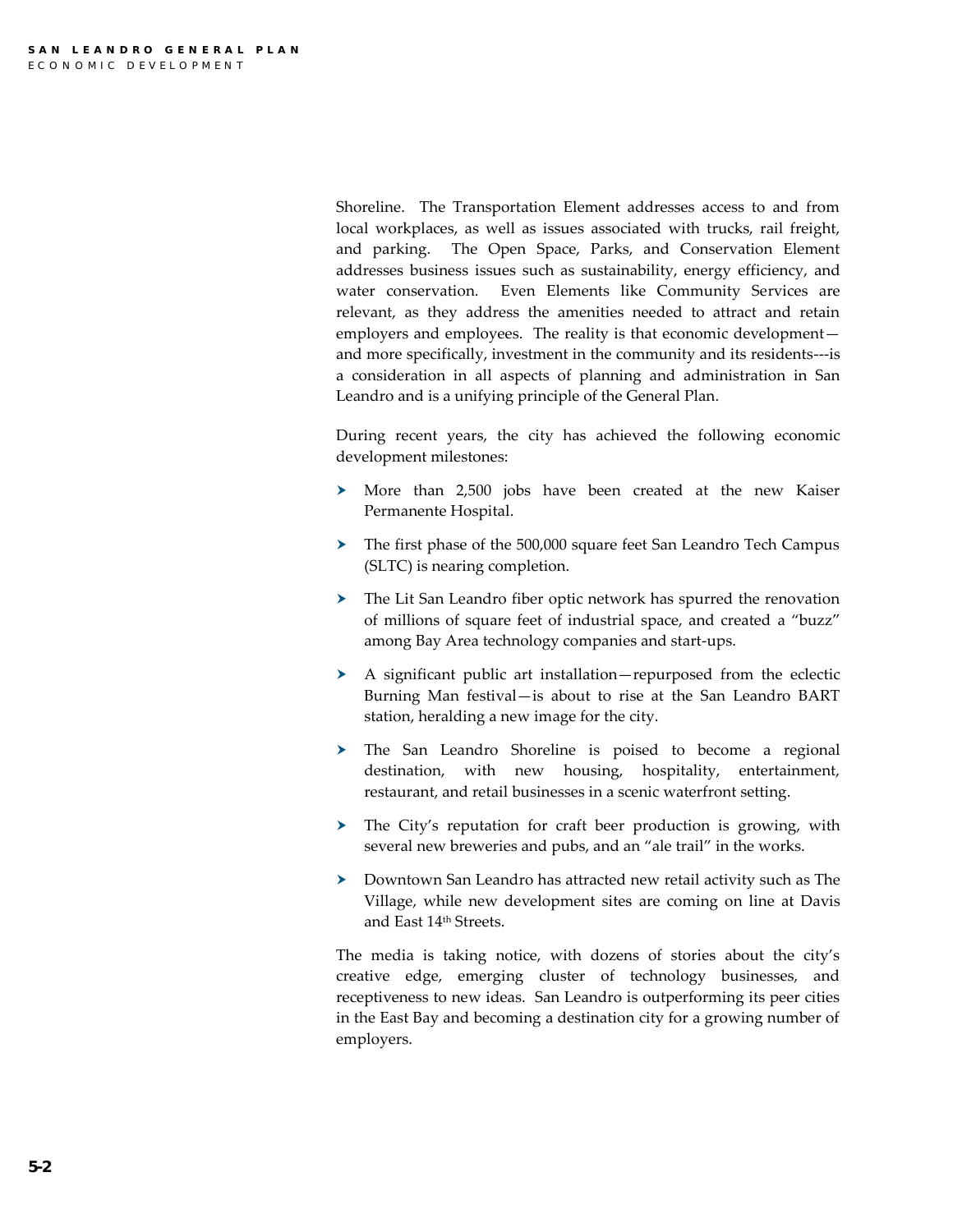

## **B. ECONOMIC PROFILE**

 $\overline{a}$ 

This section of the Economic Development Element profiles San Leandro's employment base; its industrial, office, and retail real estate markets; and local sales tax trends. Data is drawn from a number of sources, including an Economic Baseline report prepared by Strategic Economics in April 2015, and data compiled by the City's Community Development Department in March 2016.<sup>1</sup>

As noted throughout the General Plan, the city's location, affordability, and diversity create significant economic potential. The Downtown and Bay Fair BART stations present an opportunity for San Leandro to offer a walkable, less car dependent lifestyle, in line with regional trends and demographic changes. Market pressure for housing and office space near the stations will eventually result in higher rents and property values, which will in turn justify additional housing construction and reinvestment in the city's historic Downtown.

<sup>1</sup> Both the staff data and the Strategic Economics data is drawn from private and public sources, such as Muni Services, CoStar, the California Economic Development Department, the Bureau of Labor Statistics, and the City's Finance Department. The findings also reflect feedback from local real estate brokers, developers, and businesses.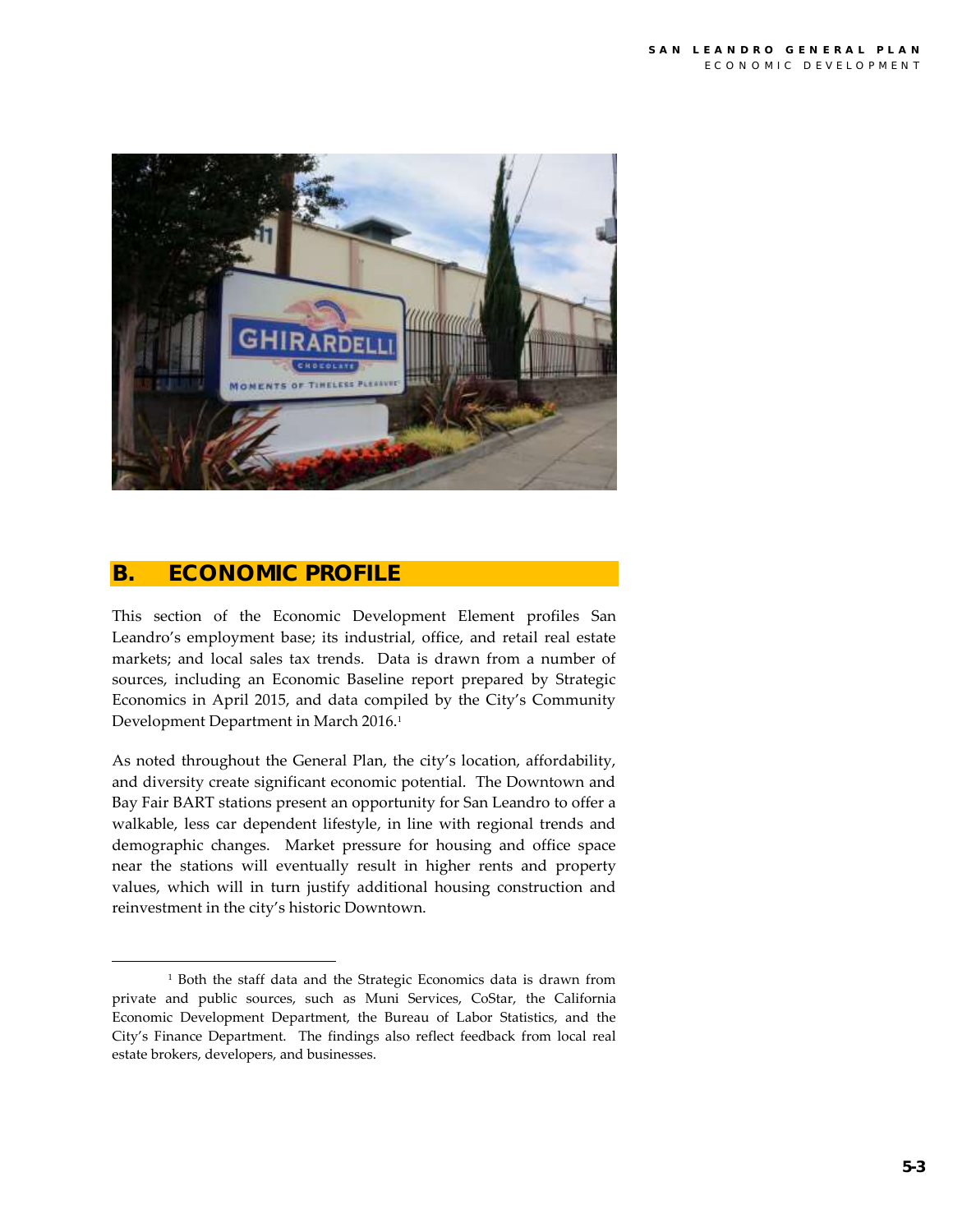Beyond the BART Station areas, the City can leverage its considerable supply of industrial floor space, easy rail and airport access, and proximity to San Francisco and Silicon Valley, to evolve into a "next generation" workplace. At the same time, San Leandro's retail areas will continue to reposition themselves to reflect the diversity of the population, emerging retail trends, and the growing demand for walkable neighborhood centers.

# **Employment Base**

There is no one authoritative source for the total number of jobs in San Leandro—factors such as the classification of part-time workers and independent contractors make the statistic difficult to quantify. In addition, workers from unincorporated areas with San Leandro ZIP codes (such as Ashland) are sometimes attributed to the city itself. The 2015 employment figure used in the General Plan is 43,400 jobs, based on ABAG data. However, the City's Community Development Department reports 41,500 jobs.<sup>2</sup> San Leandro currently accounts for roughly 9 percent of the total jobs in Alameda County.

As indicated in Chart 5-1, local jobs are spread across a number of major industries. This diverse employment base contributes to economic resilience and helps the city weather downturns in the economy. The recent relocation of Kaiser Permanente from Hayward to San Leandro has shifted the employment base to the point where health care is now the largest single sector in San Leandro's economy. As recently as 2010, the largest sector was retail trade, followed by manufacturing.

The Manufacturing, Wholesale/Warehouse, and Construction sectors are sometimes lumped together into a single category called Production, Distribution, and Repair (PDR). In 2015, the PDR sectors represented about 35 percent of the city's jobs. San Leandro has a higher percentage of PDR jobs than Oakland (22%) and Alameda County as a whole (28%), but its percentage is lower than Hayward (45%). PDR jobs have historically been the cornerstone of the local economy, providing good living wages to persons with a diversity of skill and education levels.

 $\overline{a}$ 

<sup>2</sup> California EDD, 2015 2nd Quarter data.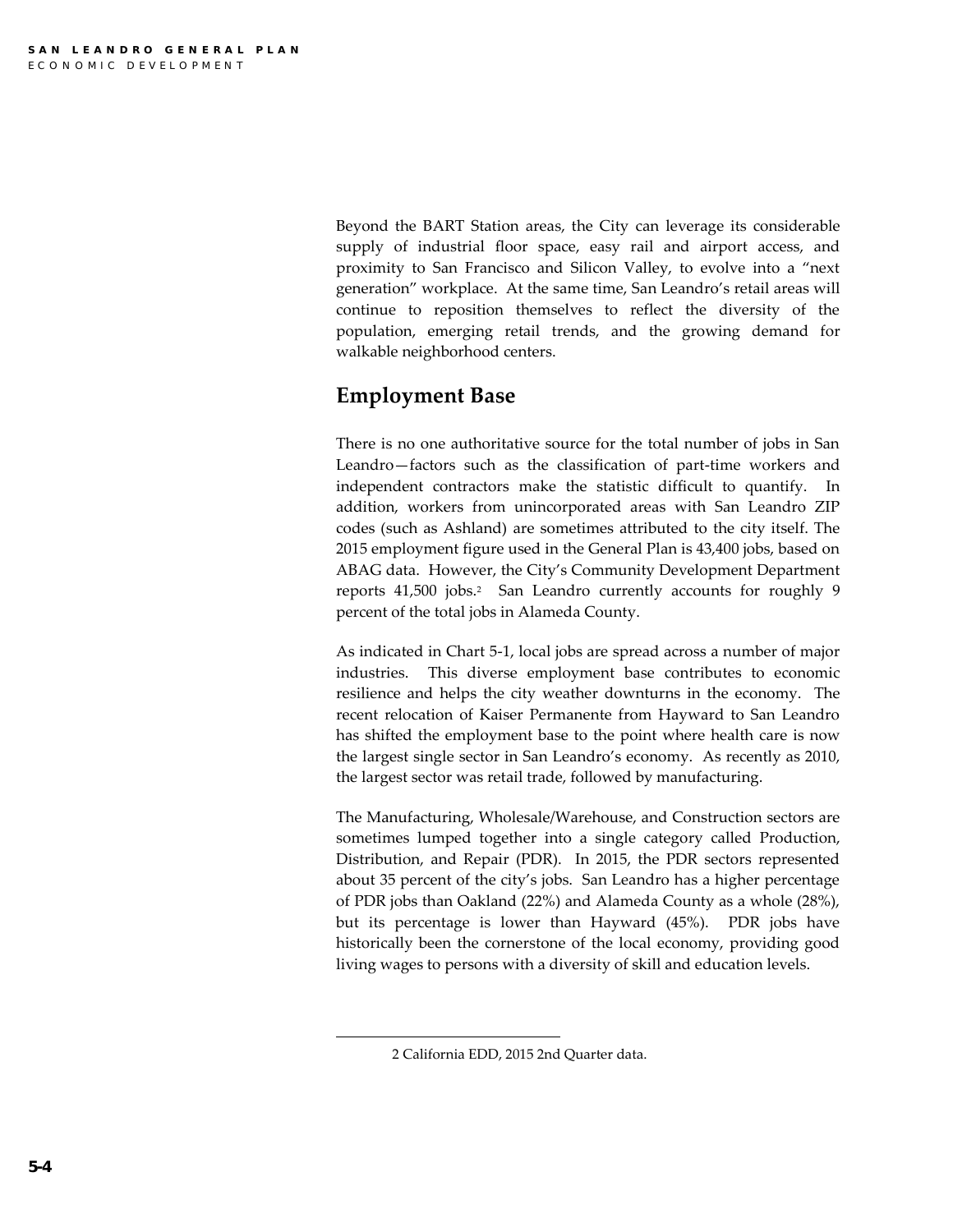

#### CHART 5-1: **EMPLOYMENT BY INDUSTRY SAN LEANDRO, 2015**

Source: California Economic Development Department Q2 2015

Approximately 45 percent of San Leandro's jobs are located in the industrial districts. Geographic data on employment indicates that the total number of jobs in the industrial areas was about the same in 2014 as it was in 2004. However, there were significant job losses between 2006 and 2011, followed by a roughly equivalent job gain between 2012 and 2016. Since 2004, the greatest gains have been in the Marina Boulevard corridor (associated with Kaiser Permanente), in the Fairway/Catalina area, and in the Adams Tract (the far northern part of the industrial area). Other areas experiencing gains in employment since 2004 include Downtown and the Bay Fair area.

Based on business license data, most employers in San Leandro are small businesses. About 60 percent of the city's businesses have fewer than 20 employees, 26 percent are home-based businesses, and only 12 percent have 20 employees or more. On the other hand, most of the jobs in the city are associated with the larger businesses. There were 350 companies with more than 20 employees, representing about 23,600 jobs. The 20 largest employers in the city, each of whom has over 200 employees, are shown in the text box on Page 5-6. These employers include hospitals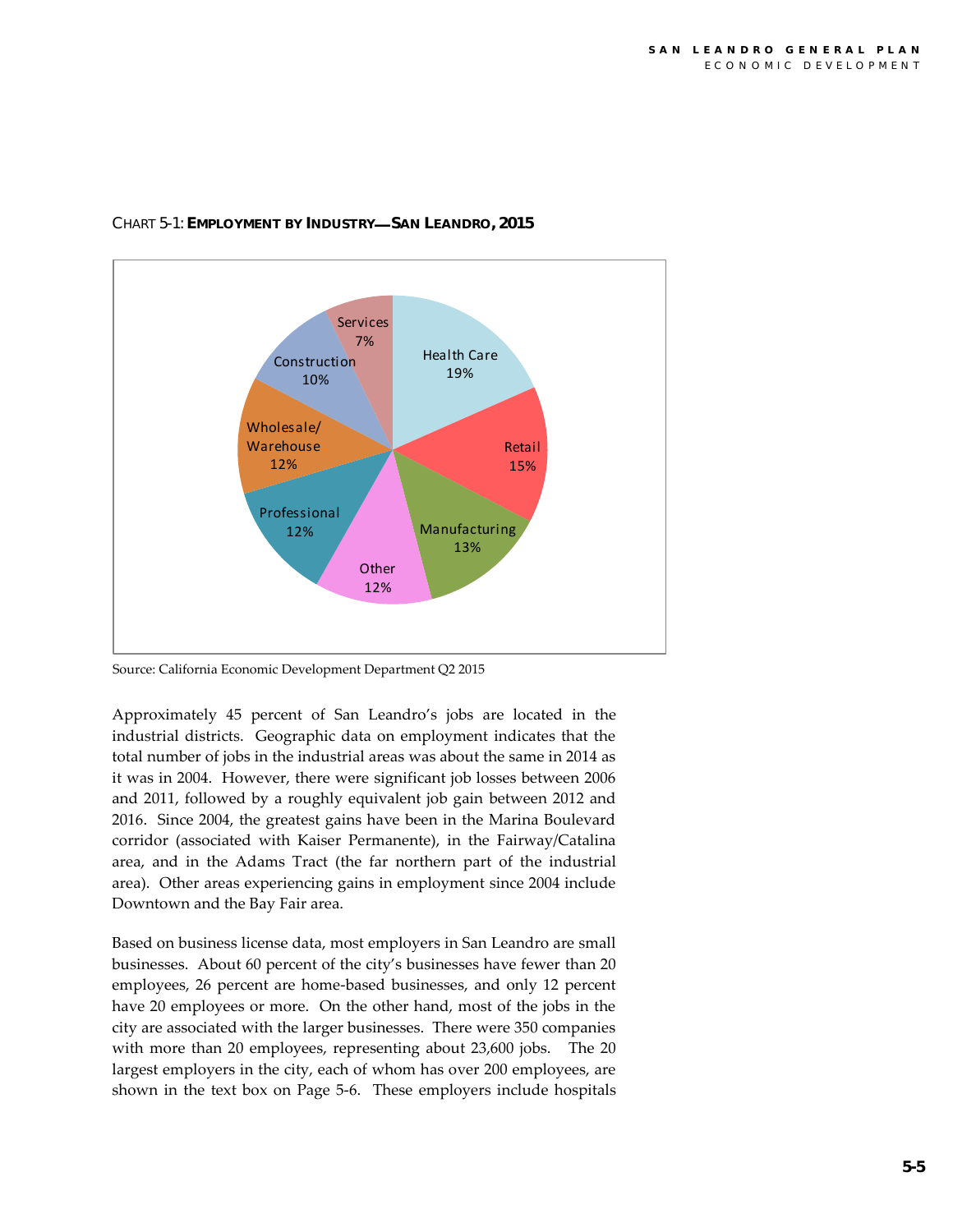# San Leandro's Top 20 Employers\*

- > ACCO Engineered Systems
- > Alameda Co Industries
- > City of San Leandro
- ▶ Coca Cola
- Enterprise Rent-A-Car
- Ghirardelli Chocolates
- $\blacktriangleright$  Kaiser Permanente
- $\blacktriangleright$  Kindred Hospital
- > MV Public Transportation
- $\sum$  OSIsoft
- > Paramedics Plus
- > San Leandro School District
- > San Leandro Hospital
- $\blacktriangleright$  Splay
- > Target
- > ThredUp
- Wal-Mart
- Wells Fargo Bank
- \* listed in alphabetical order

(Kaiser, San Leandro, and Kindred), large retailers (Wal-Mart, Target, Costco), public agencies (the City and the School District), and private industry (OSIsoft, Ghirardelli Chocolate, Coca Cola, Wells Fargo, and others).

The total number of jobs in San Leandro's manufacturing sector has declined since 1998. However, the number of manufacturing *businesses*  has declined at a much slower rate. The average manufacturing business size in the city dropped from 39 employees in 1998 to 28 employees in 2012. Manufacturing output per employee increased during the same period. This suggests that the city's businesses are becoming leaner and more nimble, with a larger number of start-ups and entrepreneurs.

As noted in Chapter 2 of the General Plan, San Leandro has approximately the same number of employees as employed residents. However, the nature of the regional economy and housing market is such that most San Leandro residents commute to other cities for work, while most San Leandro workers commute in from other cities. Census estimates indicate that only 12 to 15 percent of the non-home based business jobs in the city are filled by persons living in San Leandro. About 12 percent of the city's workers live in Oakland, 5 percent live in Hayward, and 4 percent live in San Francisco. Conversely, about 21 percent of the city's residents work in Oakland, 15 percent work in San Francisco, and 7 percent work in Hayward.

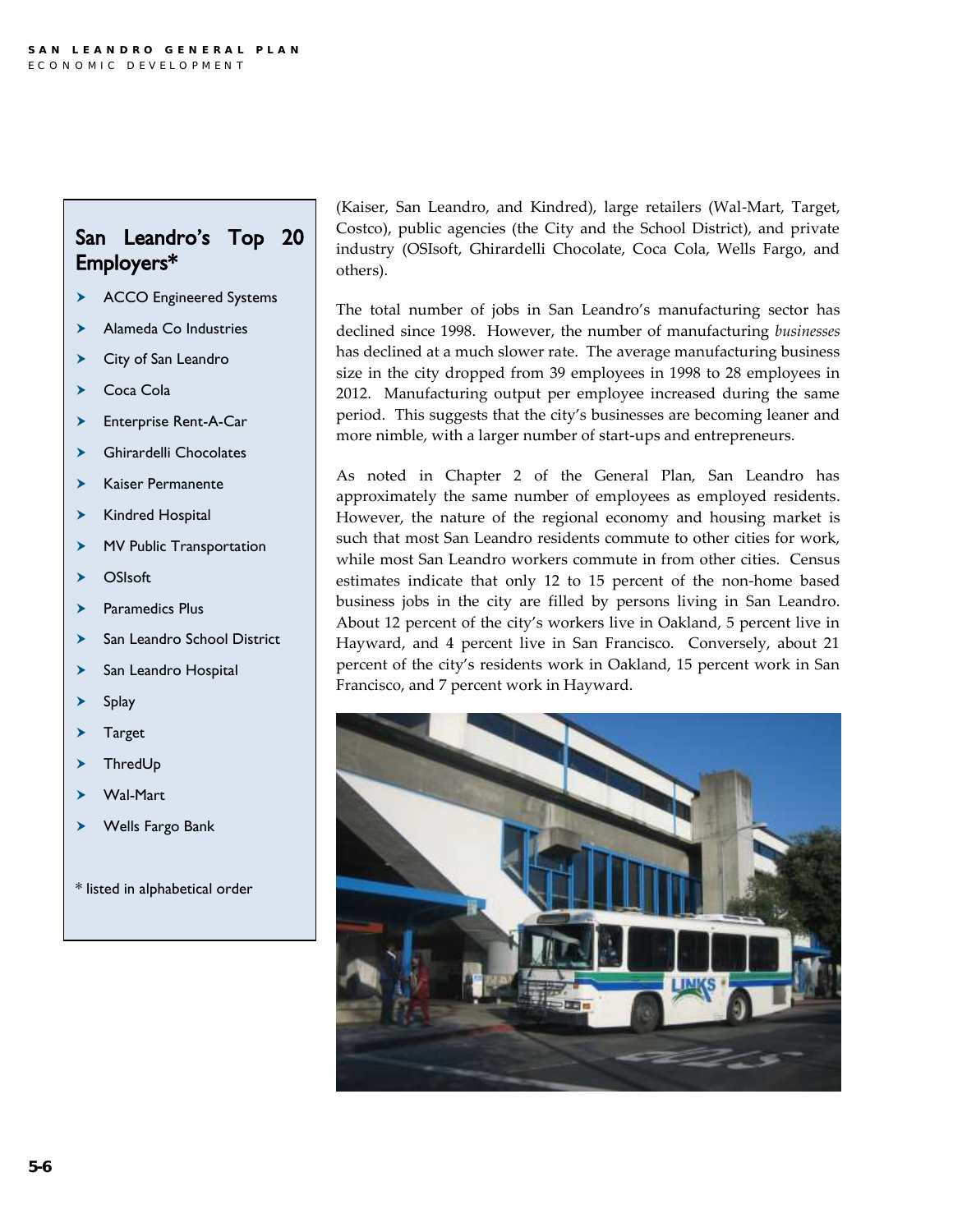

# **Industrial Market Trends**

Warehouses represent the single largest component of San Leandro's non-residential building stock. As noted in the Land Use Element (P. 3- 70), there was an estimated 16.5 million square feet of warehouse space in the city in 2015. Vacancy rates stood at 7 percent as recently as 2010, but declined to just one percent in 2015. As supply has become tighter, prices have increased. The average annual cost per square foot increased from about \$6.00 in 2010 to \$9.00 in 2015.

Square footage estimates for manufacturing space vary from 4 million to about 6 million, depending on the source (some manufacturing space is classified as warehouse or flex space by some sources). As with warehousing, the vacancy rate has declined dramatically while the cost has increased. The annual rent per square foot of manufacturing space increased from \$5.00 in 2010 to \$8.00 in 2015. Nearby cities have experienced similar price run-ups. In 2015, vacancy rates for manufacturing space were less than 3 percent in Oakland, Berkeley, Hayward, and Union City. Prices per square foot were slightly higher in San Leandro than they were in Oakland, Richmond, and Hayward, but were lower than in Berkeley, Newark, and Fremont.

It is anticipated that jobs in the Production, Distribution, and Repair (PDR) sectors will continue to be the backbone of the city's economy.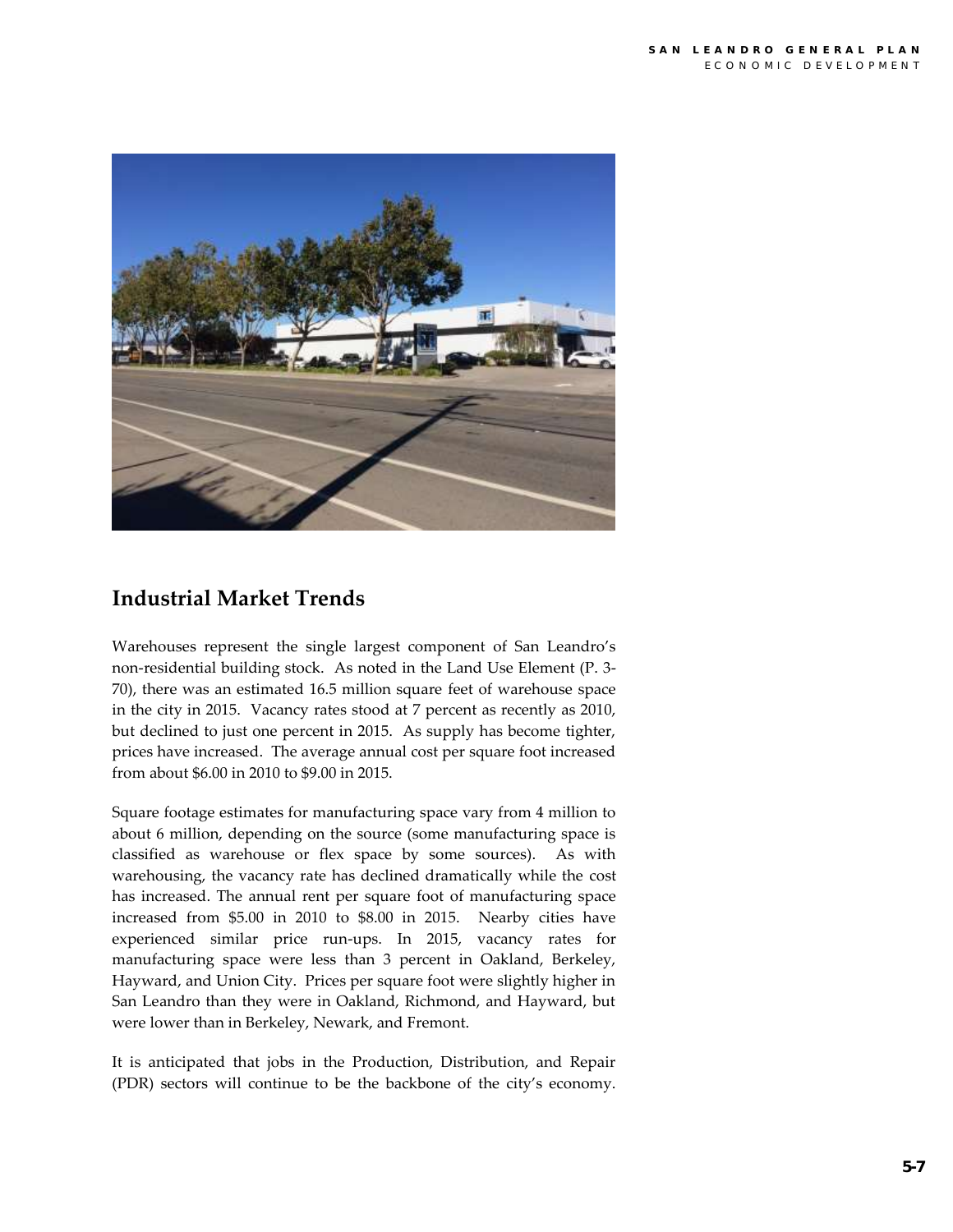However, the character of PDR activities will change as land values rise and amenities like high-speed internet attract value-added businesses. Advanced manufacturing in sectors such as food processing, metals and machining, and instrument and process controls may lead the transition to a more technology-focused economy.

The city has a large stock of flexible industrial spaces which can be repurposed according to tenant needs. These buildings offer a strong value proposition, since they combine flexibility with relatively low costs and excellent regional access. In addition, the absence of conflicting uses such as housing within general industrial zones is one of the city's strengths. Widespread conversion of industrial uses to housing and other uses could diminish the city's competitive edge and should be avoided. The Land Use Element provides guidance on where such changes may be acceptable in order to achieve other General Plan goals.

# **Office Market Trends**

San Leandro has historically been a local-serving office market, with most tenants engaged in activities such as real estate, legal services, insurance, banking, engineering, construction, medical and dental practices, and other consumer-oriented services. During the 1950s and 60s, a substantial inventory of offices with such tenants emerged on the east side of Downtown. There has also been a secondary office market in the industrial area, with many tenants associated with industrial support activities and employee services such as labor unions. The real estate service Co-Star indicated that the City had 2.5 million square feet of office space in 2015, compared to 4.2 million square feet in Hayward, 4.2 million square feet in Alameda, and about 28 million square feet in Oakland.

During the last 15 years, San Leandro has been gaining momentum as a regional and corporate office market. There is considerable potential for this sector to expand in the future, particularly around the Downtown San Leandro and Bay Fair BART stations. Census data indicates that employment in the "office sectors" represents about 15 percent of San Leandro's employment today—a percentage that will grow in the future based on ABAG's forecasts.

As in the other commercial real estate sectors, office lease rates are increasing while vacancy rates are decreasing. San Leandro is feeling the impacts of rapid price inflation in Downtown San Francisco, Downtown Oakland, and the Silicon Valley. For example, the vacancy rate in the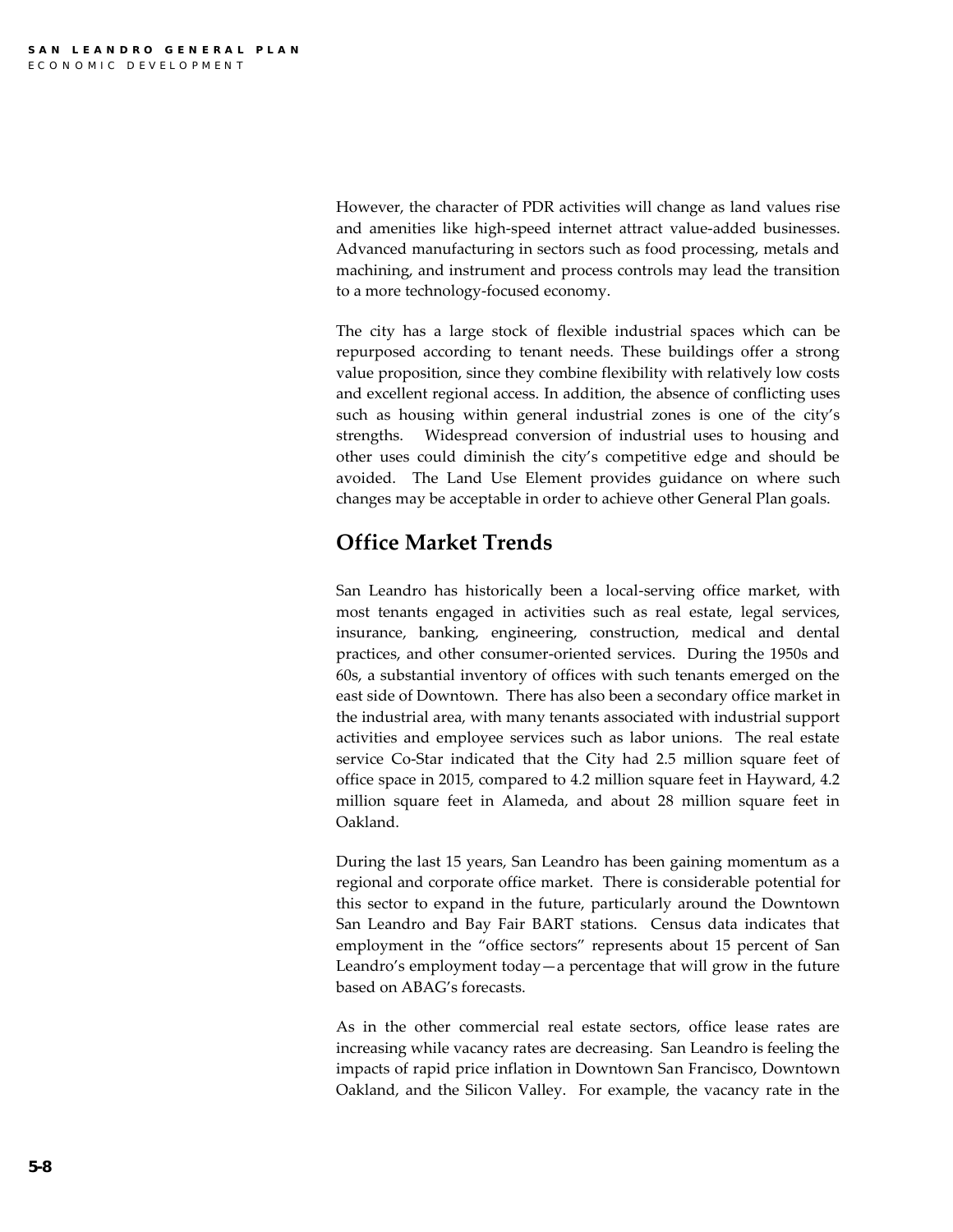Downtown Oakland office market dropped from 12.2 percent in the 4<sup>th</sup> Quarter of 2014 to 4.6 percent in the 4<sup>th</sup> quarter of 2015. These trends are driving businesses to seek lower-cost alternatives---San Leandro's location, transit, lifestyle amenities, and internet speed are strong attractors.

The City also has an opportunity to capture some of the demand for companies that might otherwise locate in suburban office parks such as Bishop Ranch in San Ramon or Hacienda in Pleasanton. Meanwhile, Creekside Plaza and the new San Leandro Tech Campus (SLTC) are upgrading the quality of the city's office inventory, while OSIsoft serves as an information technology anchor and bellweather. Demand for medical office space is also rising, a reflection of Kaiser Permanente's investment in the city, as well as the growing demand for services among retiring baby boomers. As noted earlier, health care has been the fastest growing industry in San Leandro during the past decade. ABAG forecasts for 2035 indicate that nearly two-thirds of the city's job growth is expected to occur in financial and professional services, health care, education, and recreational services.

Additional office development in the city can help diversify the economy and capture a greater share of the Bay Area's professional and technology-focused growth industries. The City has cultivated future office growth by investing in Lit San Leandro and establishing a core supply of Class A office space adjacent to BART. The future focus will continue to be around the city's BART stations since these locations provide excellent access for workers across the region and adjoin a growing base of employee amenities.

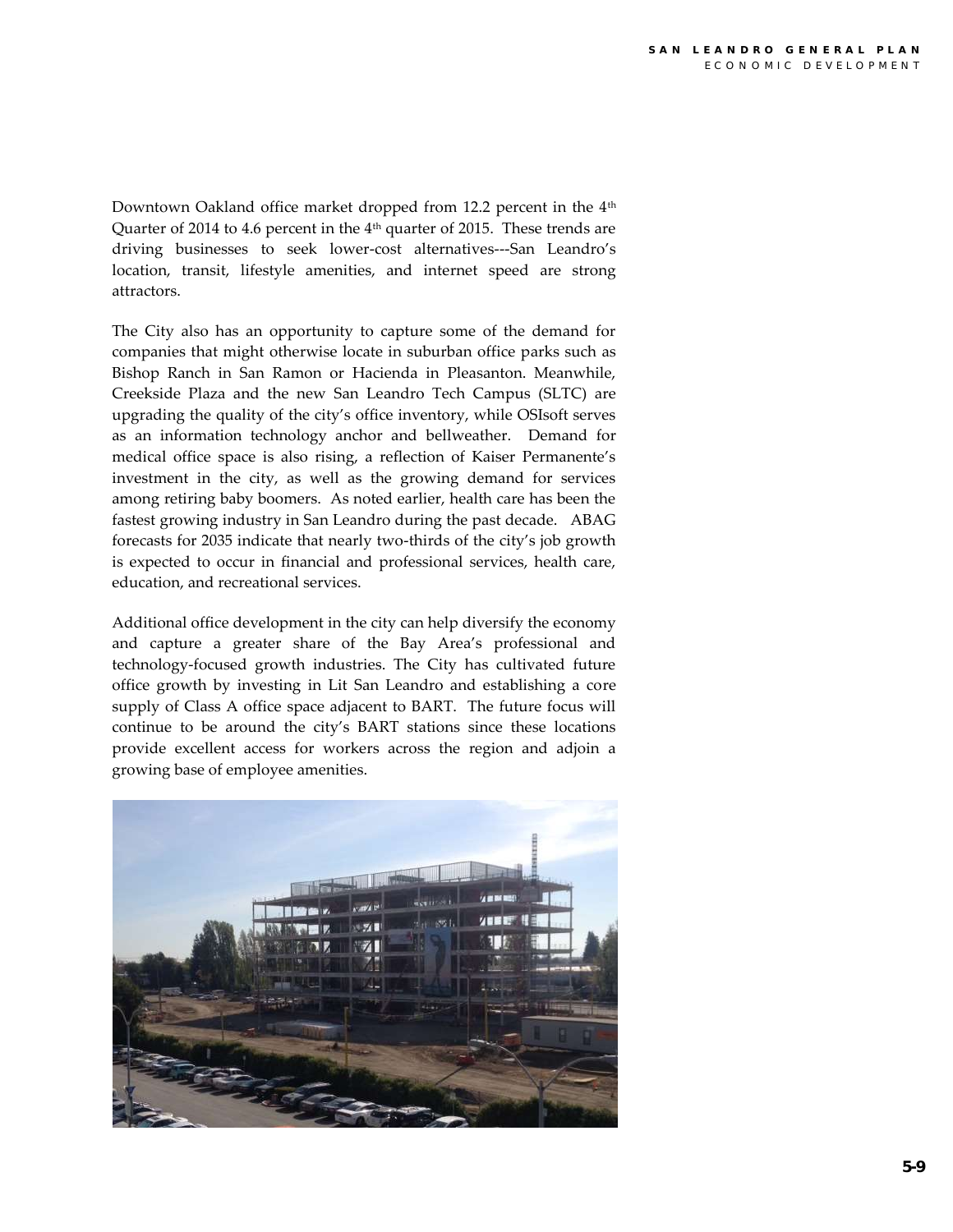## **Retail Market Trends**

San Leandro has approximately 6 million square feet of retail space. Historically, vacancy rates have been below 5 percent, with even lower rates observed during recent years. Private industry (Costar) data indicates a vacancy rate of 2.2 percent in 2015. The average cost per square foot of retail space was about \$18 per square foot (per year) in 2015. This represents an increase from \$16 per square foot in 2010 but is below the pre-recession level of \$24 per square foot. The lower cost inventory is typically in older neighborhood shopping centers and along commercial corridors. Newer retail space is renting at rates significantly higher than the average.

As noted in the Land Use Element, the City's retail areas include neighborhood shopping centers, community shopping centers, regional centers, and general commercial uses along arterial streets. The condition of these centers varies. However, they successfully place dayto-day goods and services within easy access of the city's neighborhoods. The City's four regional centers---Bayfair, Westgate/Costco, Greenhouse, and Marina Square are successfully repositioning to remain competitive and respond to evolving demand. These centers contain a mix of midscale and discount retailers that serve the wide range of incomes in San Leandro and the surrounding areas. Likewise, the Marina Boulevard Auto Mall draws shoppers from a market that extends well beyond San Leandro and provides a positive fiscal impact.

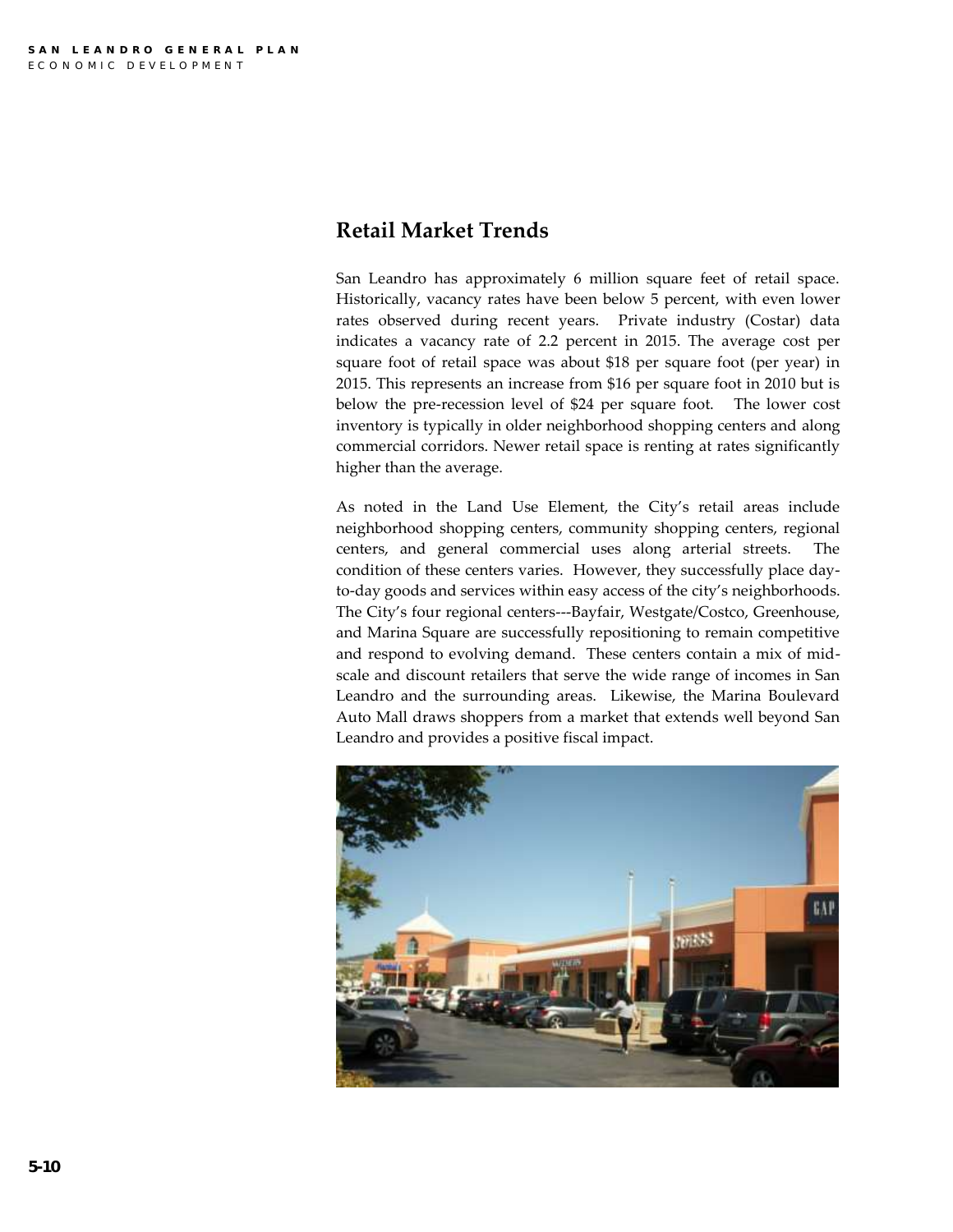The East  $14<sup>th</sup>$  Street corridor continues to have a large number of automobile-related uses, but its retail uses are becoming more foodoriented and ethnically focused. Taxable sales on the corridor are primarily generated by uses such as auto sales, auto parts, and fuel, although taxable restaurant and food sales are increasing. Likewise, the tenant mix in neighborhood shopping centers is evolving to meet more diverse preferences based on income level and ethnicity. These centers are also adapting to the consolidation of retail stores in larger centers. Retail trends suggest a transition toward eating and drinking establishments in the neighborhood centers, coupled with smaller independent retailers. The City will regularly examine its development regulations to ensure that they accommodate such trends.

Chain retailers and sellers of non-convenience goods are increasingly likely to consolidate in the larger centers as online sales increase. This has also led to "experience-oriented" storefronts which draw patrons through specialized activities such as cafes, and unique smaller shops. The 25-acre vacant parcel north of the Kaiser Permanente Hospital is well-located to capture and accommodate future retail sales, but San Leandro's other regional retail centers may need to adjust their tenant mixes in response to such a center.

# **Sales Activity**

Sales activity influences the local economy in many ways. It impacts the number of available jobs, the demand for retail space, and the quality of shopping, services, restaurants, and entertainment options in the community. Sales tax is an important source of revenue for local government, and can affect the quality of services provided by the city to its residents and businesses. An important part of San Leandro's economic development strategy has been to increase local sales activity. This includes reducing retail "leakage" (the loss of local sales to other cities) and diversifying the range of goods and services available to residents.

Sales activity in the city has increased dramatically between 2010 and 2015, growing 50 percent from \$1.8 billion to \$2.7 billion. This is a more rapid rate of increase than was experienced by nearby cities and in the County as a whole. As Chart 2-2 indicates, sales tax per capita in San Leandro was more than double the per capita rate for the State of California and more than 50 percent higher than Alameda County. As sales activity and taxes have increased, the total share of local jobs in retail, restaurant sectors, and hospitality also has increased.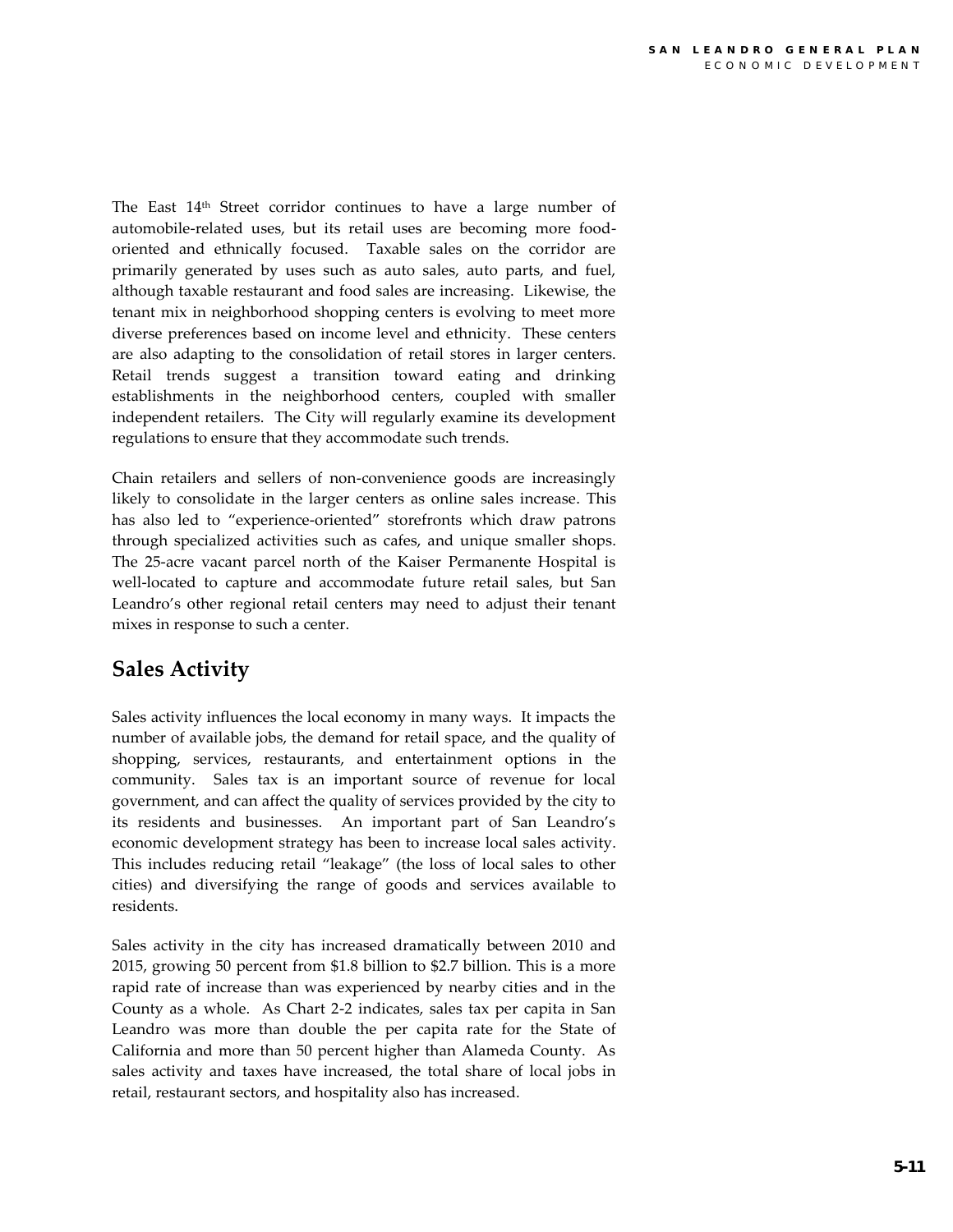

CHART 5-2: SALES TAX PER CAPITA IN SAN LEANDRO, ALAMEDA COUNTY, AND CALIFORNIA

The data suggests that the city is capturing spending from residents of other communities, including East Oakland, which has historically been underserved by retail. San Leandro serves as a regional retail hub, drawing shoppers to its automobile dealerships, Bayfair Center, Marina Square, Westgate, and local big box stores. This retail also serves San Leandro residents, complementing the smaller shopping centers that fill residents' day-to-day needs. Chart 5-3 indicates sales tax capture and leakage based on per capita data—the data provides an indication of where the City's retail sales exceed expectations relative to resident buying power, and where the city may be losing sales to other cities. The analysis shows a surplus in all retail categories with the exception of furniture and appliance stores.

Source: Muni Services Benchmark Year 2015-Q2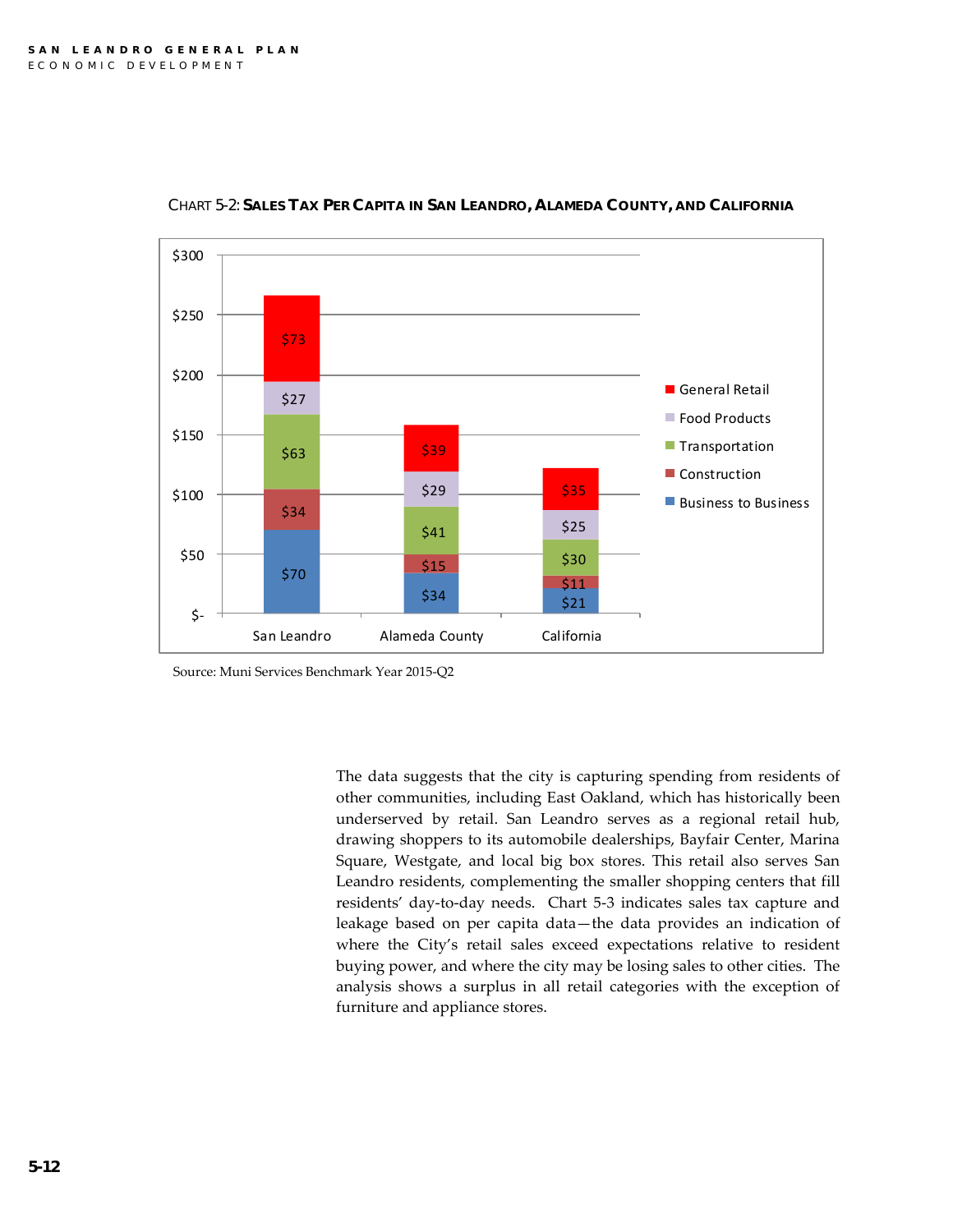

#### CHART 5-3: **SALES TAX CAPTURE AND LEAKAGE SAN LEANDRO, 2015**

Source: MuniServices Benchmark Year 2015 Q-2

Some of the City's sales strength lies in business to business transactions—approximately 26 percent of the sales tax revenue generated in 2015 was from such transactions. The city also outperforms nearby cities in auto sales, auto repair, department stores, building materials, and clothing stores.

While sales in the restaurant and food market sectors indicate a positive balance relative to population, the potential for growth exists in these sectors. During the General Plan Update, many participants expressed the sentiment that the City needed more sit down restaurants, more specialty and higher end supermarkets, and more entertainment options. Although the City may draw patrons from Oakland, Castro Valley, Ashland, and San Lorenzo to its own restaurants and supermarkets, San Leandro residents themselves indicated they often traveled to Pleasanton and Dublin to shop, and to Oakland neighborhoods such as Jack London Square and Uptown to dine. In the past, the City's ability to attract higher-end retail has been limited by median household income levels that were below the County median. This may change in the future, as new residential development increases local buying power.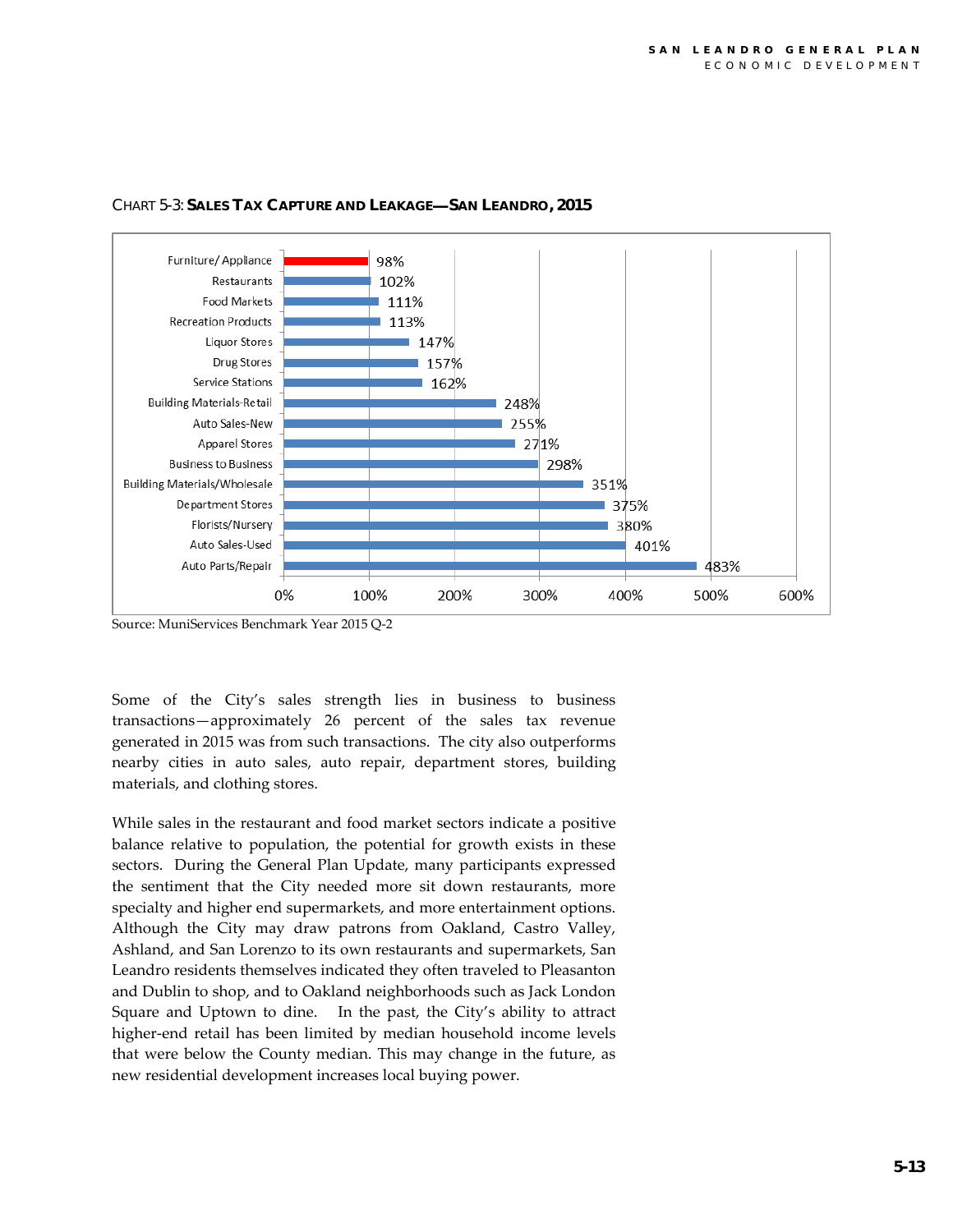Looking ahead to 2035, the City is particularly interested in supporting the growth of retail centers to serve employment districts. The Next Generation Workplace Districts Study (2013) recognized a need for such parcels in the Davis-Doolittle and Fairway-Catalina areas. The Marina/Merced area, including the Kaiser North parcel, is well situated to meet this need. It features freeway access, visibility, a central location between employment districts, and a connection to future development at the Shoreline. Marina Boulevard is also well positioned for additional restaurants and national retailers.

Careful scrutiny should be applied before introducing such uses elsewhere in the industrial districts. Dining options which primarily serve employees may struggle due to the limited weekday lunch schedules of surrounding workers. Outlets which establish themselves as regional destinations – such as tasting rooms/ cafes at  $21<sup>st</sup>$  Amendment Brewery and Drake's Brewing Company – are more likely to succeed since they attract customers from throughout the region. Such uses still must be carefully vetted to ensure their parking and operational needs will not constrain nearby industrial operations.

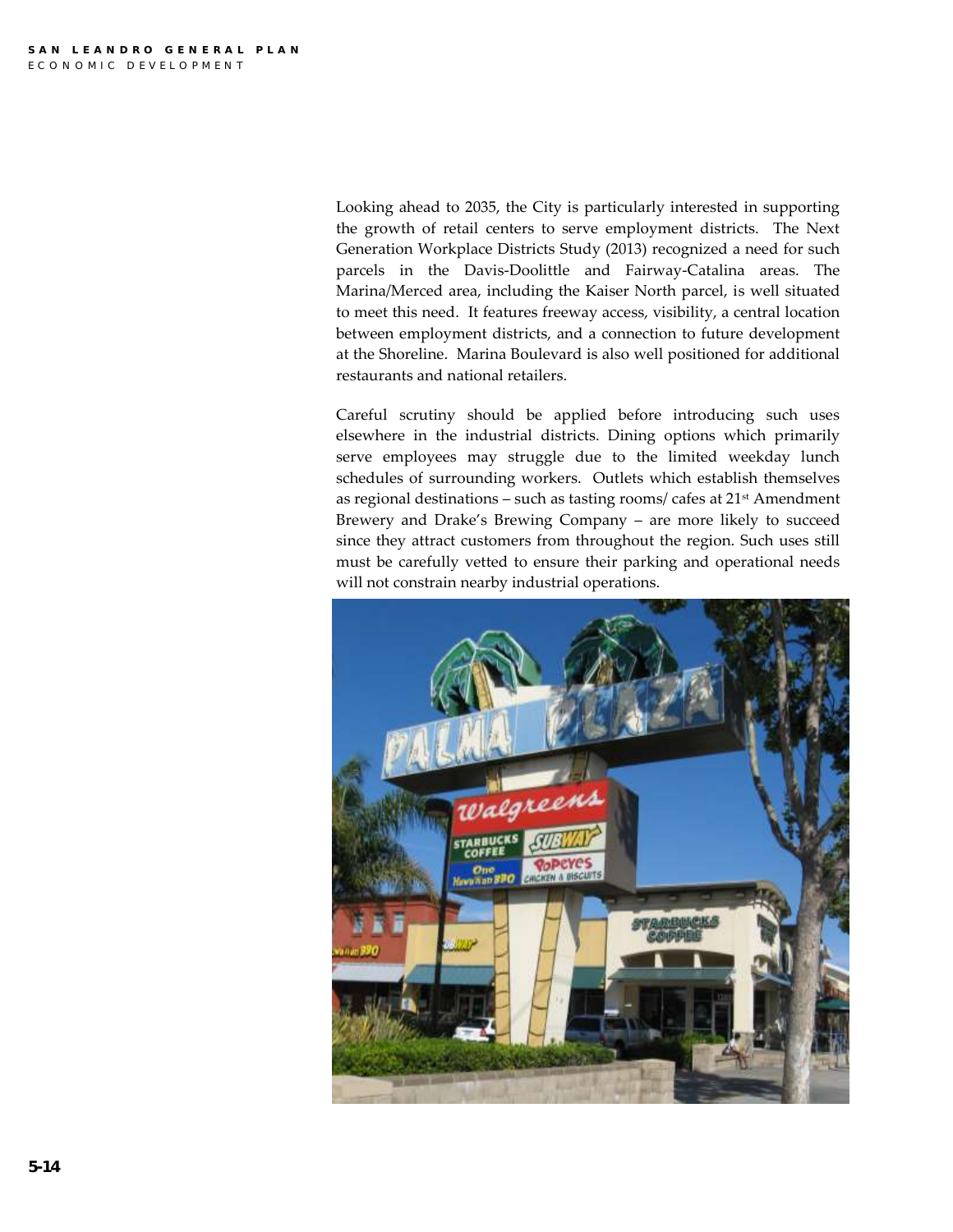## **KEY ECONOMIC DEVELOPMEN**

# **Business Attraction and Diversification**

San Leandro is leveraging its assets—location, affordability, accessibility, communication infrastructure, and land—to generate significant private investment. Developments such as the San Leandro Tech Campus (SLTC) and the Gate have generated positive press and are redefining the image of the city in the commercial real estate market. Marketing and branding campaigns are reinforcing San Leandro's reputation as a city of makers and innovators. The City has prepared printed and digital marketing materials, including brochures, press releases, websites, social media, and video which tell the San Leandro story.

One of the objectives of these initiatives is to encourage more productive use of the city's industrial land. Some industrial properties contain only a few employees per acre and are characterized by large indoor and outdoor storage areas. Repurposing of such space for incubators, startups, and manufacturing can create jobs and revenue, while also creating a more dynamic workplace.



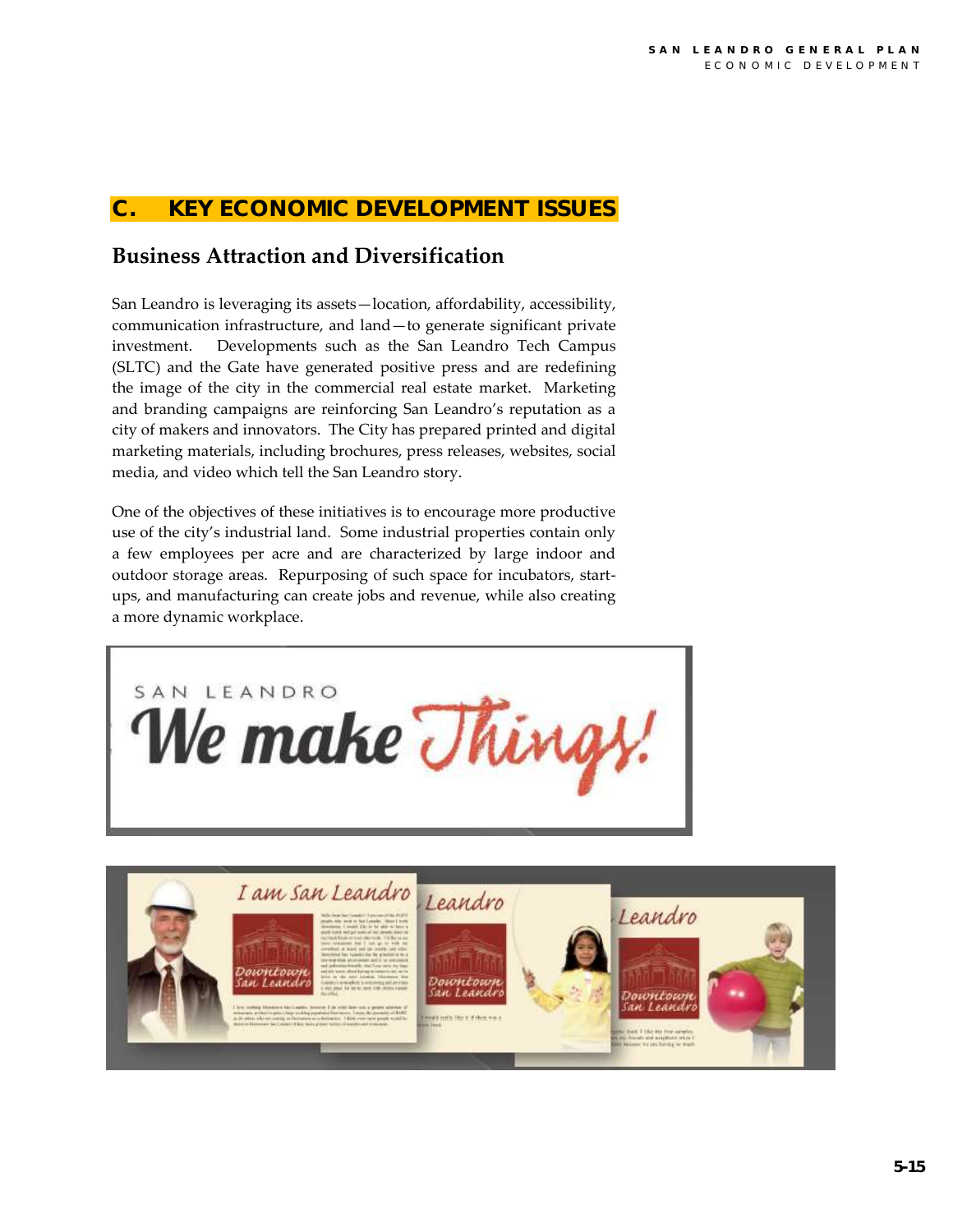The City also directly outreaches to retailers and has successfully attracted a number of high-profile tenants to new and refurbished commercial space. It maintains a data base of opportunity sites for prospective businesses, and facilitates real estate transactions between property owners, brokers, and businesses. It also facilitates access to capital and provides financial incentives to stimulate investment in the city. San Leandro is particularly well positioned to attract foreign investment and international businesses, and should see additional growth in this sector. Cultural diversity is one of the city's strengths. Personal and professional ties between local residents and those in overseas markets can provide the foundation for future investment. Opportunities to further expand Oakland's Foreign Trade Zone into parts of San Leandro are being explored.

San Leandro also participates in initiatives aimed at elevating the city's profile on a regional, statewide, and global level. These include the East Bay Economic Development Alliance, which promotes investment in the East Bay and growth of the local economy, as well as initiatives such as the East Bay Green Corridor and the East Bay Broadband Consortium. The City is particularly interested in expanding its position in the East Bay office market, with a focus on areas near the Downtown San Leandro and Bay Fair BART stations.

## **Business Support and Retention**

The City's highest economic development priority is to support existing businesses so that they can succeed and prosper in San Leandro. San Leandro takes pride in being a "business friendly" city. The City helps businesses with expansion and renovation by providing an efficient, streamlined building permit process for tenant improvements and the construction of new commercial and industrial space. A number of financial assistance programs have been developed to assist local businesses. The Commercial Rehabilitation Program and the Awning, Sign, and Paint Program both provide forgivable loans and help small businesses improve their properties. Loan programs have also been created to help businesses connect to the Lit San Leandro fiber optic network and to facilitate energy efficiency improvements. The City also offers design assistance and professional architectural services to help businesses redesign older commercial spaces.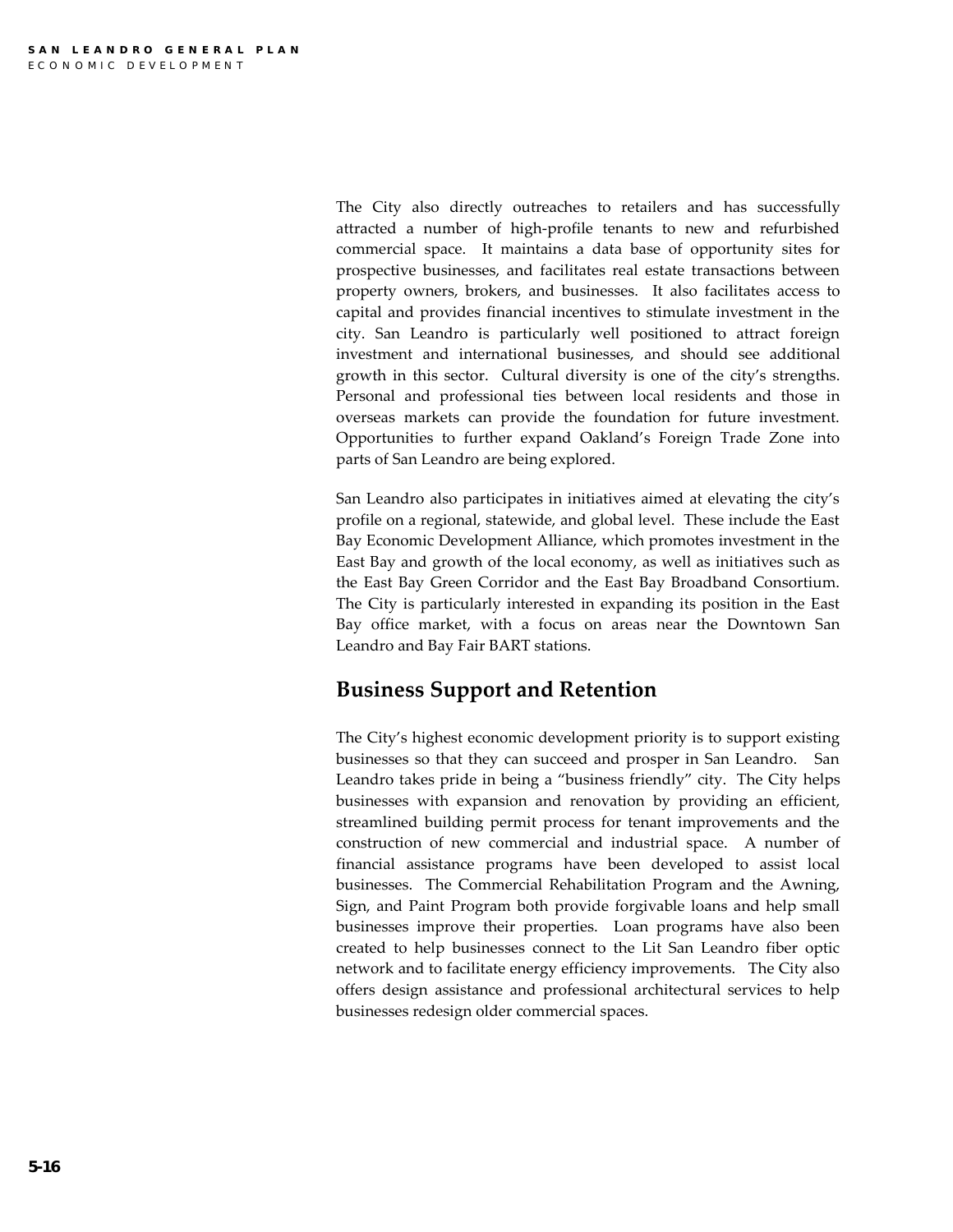

The City also supports local businesses through transportation investments. Most San Leandro employers are more than a mile from BART, and public transit service between BART and these areas is limited. More than a decade ago, the City facilitated the creation of a Business Improvement District that funds a free shuttle bus (LINKS) connecting local workplaces to BART. LINKS service was significantly expanded in 2015. San Leandro is also investing in streetscape improvements, bike lanes, sidewalks, and other features that make walking and cycling easier in the industrial area and that improve connections to BART and nearby shopping areas.

One of the most important ways the City supports existing businesses is through communication. This is done both directly, through outreach to the business community to determine needs and challenges, and indirectly, by encouraging businesses to communicate with each other. The City facilitates an Industrial Founders Circle to promote collaborative problem-solving among its major industrial employers. It participates in forums, regular meetings, and task forces sponsored by private industry organizations and non-profits serving local businesses, such as the Chamber of Commerce, the Downtown Association, and the San Leandro Improvement Association. City staff also includes points of contact speaking 14 different languages, creating a resource for business owners with limited English proficiency.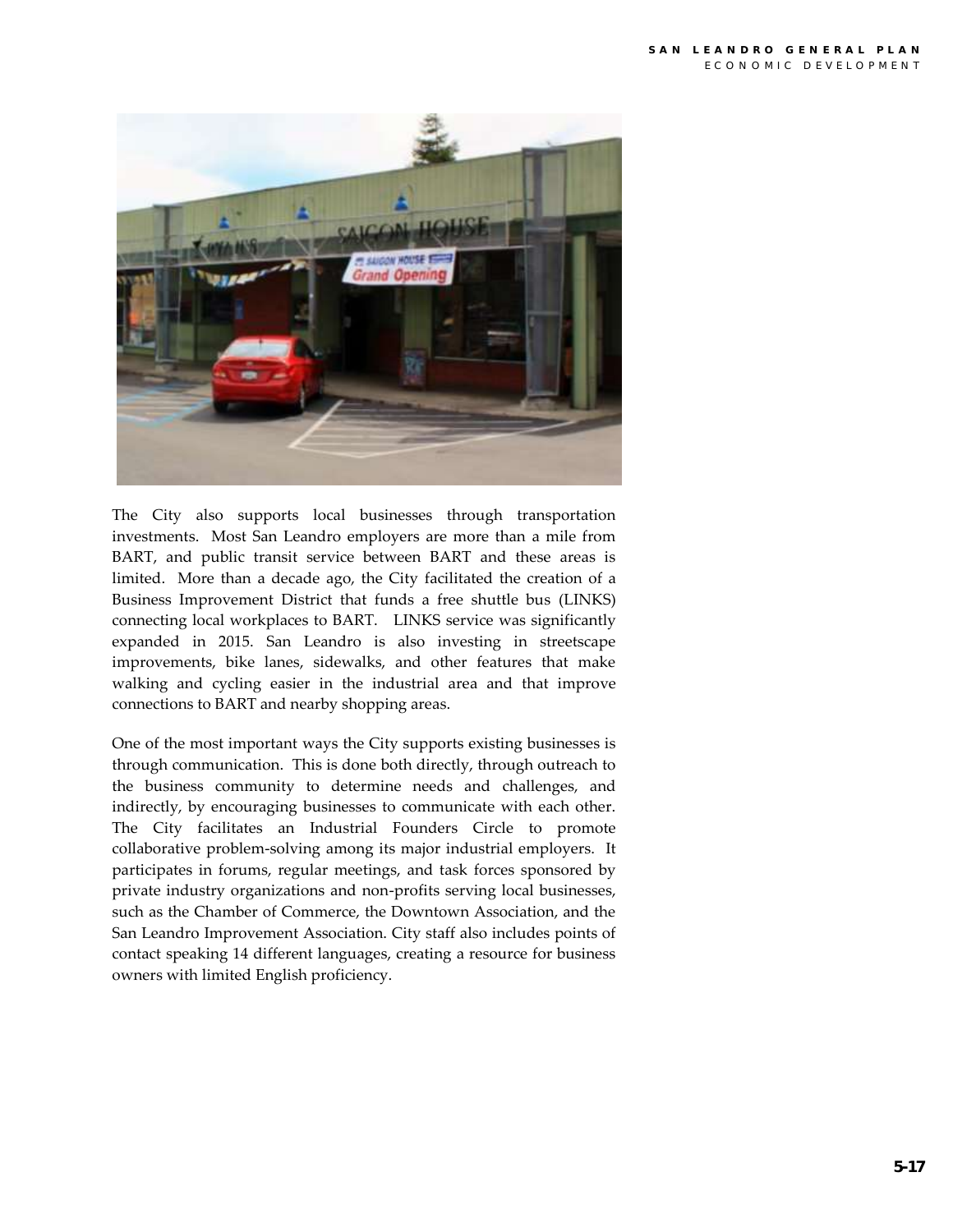## **Innovation**

For most of the 20<sup>th</sup> Century, San Leandro's economy was based on manufacturing—even in 2016, more than 20 percent of the city's land area is zoned for industry. During the last two decades, the city has been repositioning itself as an innovation center. Industry remains the focus, but the methods of production, distribution, and communication are being transformed through technology.

In 2011, the City launched a public-private partnership to develop the Lit San Leandro fiber optic network, offering internet speeds of up to 10 gigabytes per second. As properties have connected to this network, the city has seen the conversion of former manufacturing space to tech space, and a rising number of start-ups and new businesses choosing San Leandro to launch and grow their businesses.

San Leandro's policies support immediate optimization of local fiber optic capacity, recognizing that other cities may make similar investments and compete with the city for tech investment in the future. Expansion of Lit San Leandro to include schools, libraries, hospitals, city facilities, and other businesses is being pursued. The City will also develop a marketing strategy to identify potential broadband customers, and prepare advertising, public relations, and other promotional materials that fully leverage the fiber network. The strategy should include measures to grow and sustain the city's emerging "innovation ecosystem."

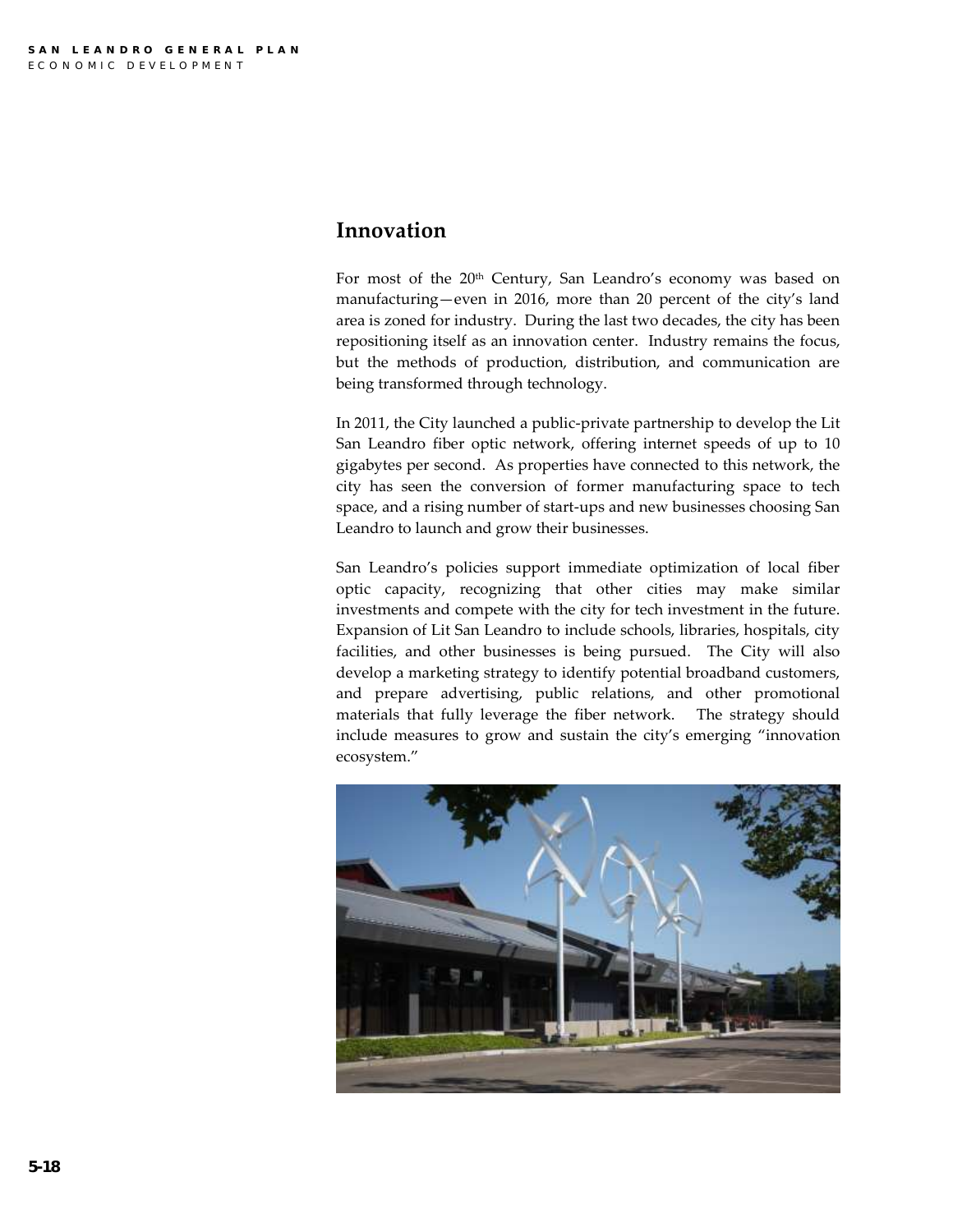Technology can also be used to advance other aspects of the quality of life in the city, including transportation, cultural arts, health care, energy, public safety, and education. In the coming years, San Leandro will explore and promote "smart city" applications which use Lit San Leandro to improve the effectiveness and efficiency of quality-of-life related systems and networks. The City's industrial areas present opportunities for energy independence and innovative forms of renewable energy such as microgrids (localized power grids that can operate independently, off the main grid). San Leandro is already home to the Zero Net Energy Center, and will attract other green businesses and service providers in the future. Clean tech is a growing sector of the regional economy, and San Leandro is well positioned to capture a substantial share of this growth.

The 2013 Next Generation Workplace Districts Study highlighted the importance of good design as a factor in growing the innovation and creative economies. Successful 21st Century workplace districts have a strong sense of identity, are walkable and attractive, and provide appealing places to bring clients, partners, and collaborators. These attributes are absent in many parts of San Leandro's industrial districts, but the potential to create them exists. In particular, Marina Boulevard (west of I-880) and Merced Street have been identified as areas for streetscape improvements and new business support uses. The "Next Generation" study also suggested activating the industrial areas through pop-up food pods, public art, open spaces, and a network of "back streets" or paseos to improve connectivity. Since completion of the Next Generation Study, initiatives such as San Leandro by Design (affiliated with the Chamber of Commerce) have facilitated a continuing dialogue about humanizing and modernizing the city's industrial district.

# **Vibrant Retail Centers**

Although San Leandro's retail sector is robust, there is still a perception that the city is underserved in certain sectors. Even with a high retail capture rate, there are opportunities for improvement in the city's shopping districts. Such improvements can create jobs, provide sales tax revenue to support City services, introduce new goods and services to the community, and elevate San Leandro's profile as a shopping, dining, and entertainment destination. There are also opportunities to implement promotional campaigns that encourage residents and employees to "shop San Leandro" and purchase products made in the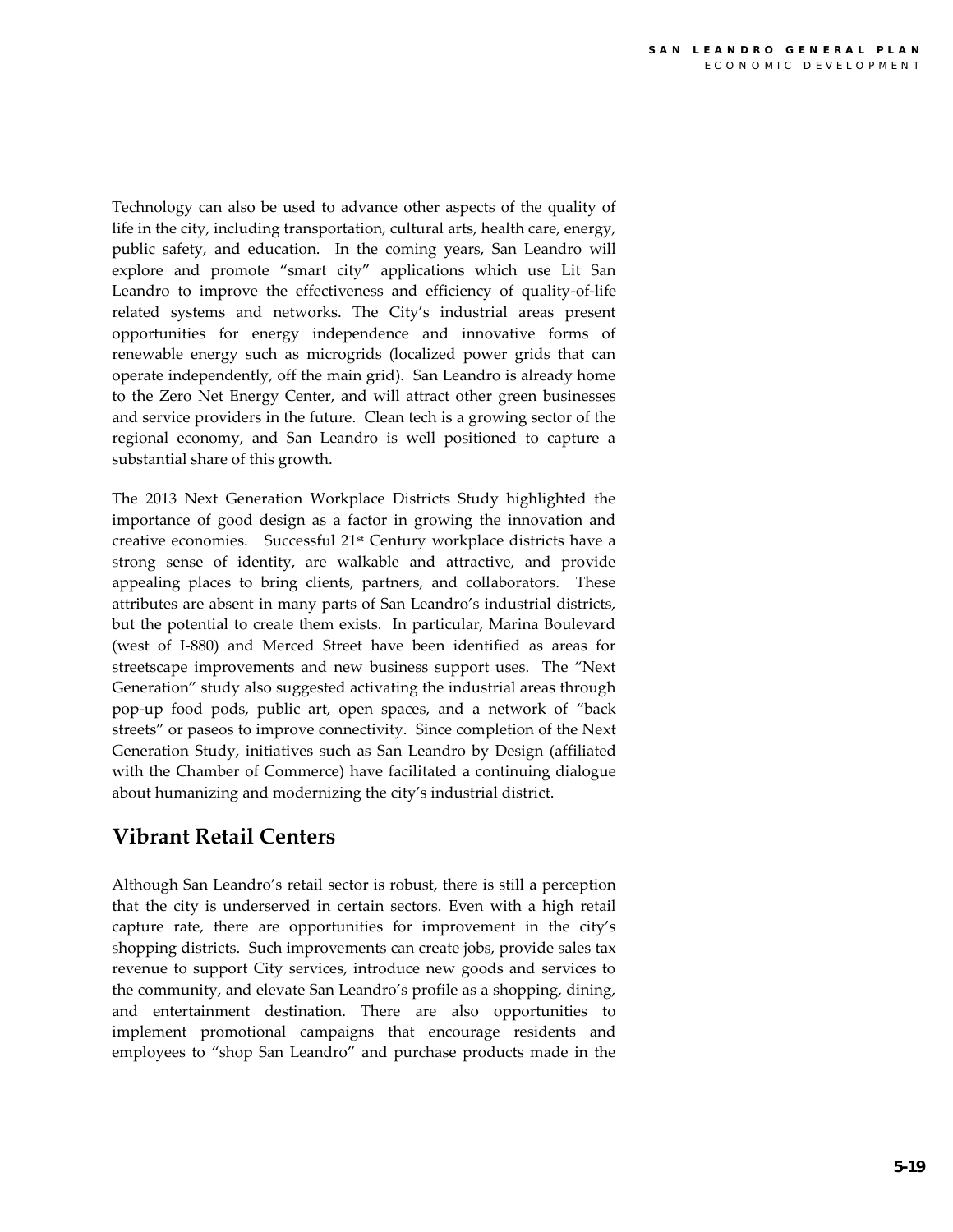

city. The General Plan recommends that the City develop a Retail Action Strategy to determine the most effective path to retail success.

> Downtown San Leandro presents opportunities for expanding retail success through place making. On the Downtown blocks along East 14<sup>th</sup> Street and Washington Avenue, older buildings, wide sidewalks, mature trees, and public spaces combine to create a walkable scale and strong sense of place. Shoppers are drawn to such destinations for their ambiance, pedestrian– friendly streets, and social nature. Art installations, live performances, outdoor dining, and other improvements can

create the critical mass needed to promote Downtown's success as a shopping, dining, and entertainment destination. Events such as the Farmers Market, the Cherry Festival, and the Sausage and Suds Music Festival can "activate" local streets and make Downtown a first-choice destination.

Development of Downtown housing is an important part of the retail strategy, as it increases the customer base for local retailers and creates an evening pedestrian presence. Parking is also critical—the City recently conducted a study to better manage the limited supply of parking spaces and make visiting Downtown more convenient for business patrons. The City also supports the efforts of the San Leandro Improvement Association (Community Benefit District) to create a safe, clean, inviting environment for shoppers and restaurant patrons.

Retail centers such as Bayfair Center and Westgate present opportunities to completely reinvent traditional retailing. The Bay Fair TOD Specific Plan process now underway will include implementation measures to sustain regional shopping and introduce new uses that enhance the retail experience. Westgate has already evolved into a unique blend of ground floor shops and upper floor tech businesses. The Kaiser North site presents an opportunity for something similarly innovative and different.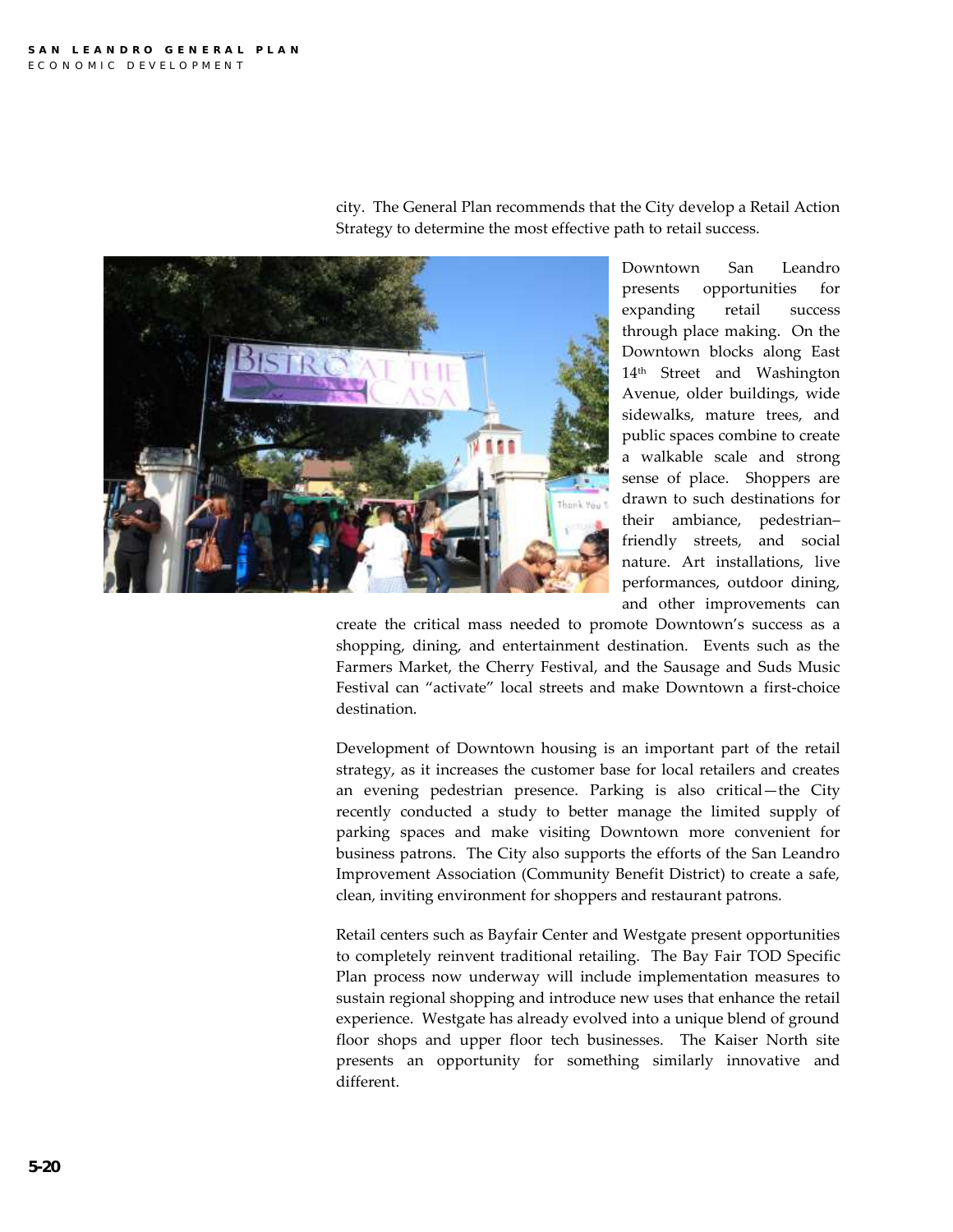Along the city's corridors, smaller shopping centers and free-standing retail establishments are adapting to demographic changes and providing affordable space for ethnic and international businesses. San Leandro also has opportunities to take advantage of its established or emerging retail clusters, including construction materials (tile, stone, ceramics, etc.), auto sales, food processing, and even craft beer production. The City is also exploring concepts such as "pop-up" retail and food trucks to activate dormant spaces and provide hipper and more contemporary options for residents and employees.

## **Business Amenities**

The decision by a business to locate in a particular community is driven in part by the availability of amenities and services to support employees. Businesses seek to locate in communities where their workers can find suitable housing, good schools, low crime, a healthful environment, great parks, and quality restaurants and retail choices. They also seek to locate in communities with the necessary infrastructure to support their businesses. This includes "hard" infrastructure such as streets and utilities, and "soft" infrastructure such as business support networks and the supply chains associated with production and distribution.

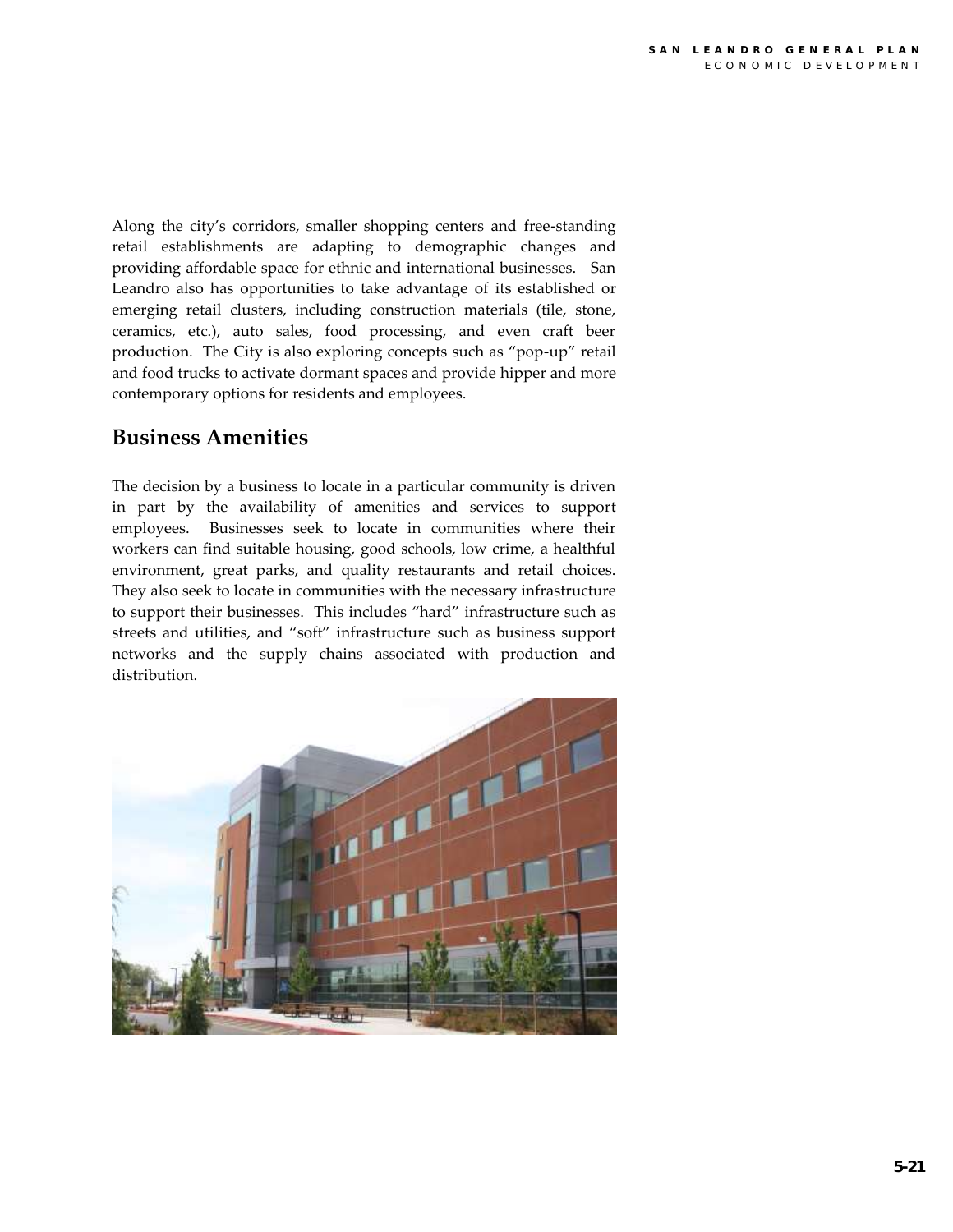

Participants in the 2035 General Plan Update expressed their hope that San Leandro would attract better restaurants, higher quality shopping, more entertainment venues, and business-class hotels. These attributes can improve the quality of life for local residents, while at the same time making San Leandro a location of choice for future employers and their employees. Developing these amenities locally can also help the city achieve its goal of reducing greenhouse gas emissions associated with driving long distances for shopping, dining, and work commutes. The City also recognizes the significant economic development benefits of having higher performing schools, better transportation options, and more diverse housing choices for the workforce. There is particularly strong interest in providing housing choices for those priced out of San Francisco and Oakland, including millennials who may be seeking smaller market-rate rental units near BART and families seeking larger single family homes and townhomes.

Some of the desired amenities have been provided through recent developments. For example, the city now has a billion dollar state-ofthe-art medical center at Kaiser Permanente Hospital. It has attracted new retail investment such as Living Spaces, with more retail in the pipeline. Efforts are also underway to beautify San Leandro through streetscape improvements on Marina Boulevard and East 14<sup>th</sup> Street, and through investments in public art. Some of the most significant amenities will be provided through projects now in the planning stages, such as the Shoreline Mixed Use Development. In addition to providing a hotel and market-rate housing, the Shoreline project will create a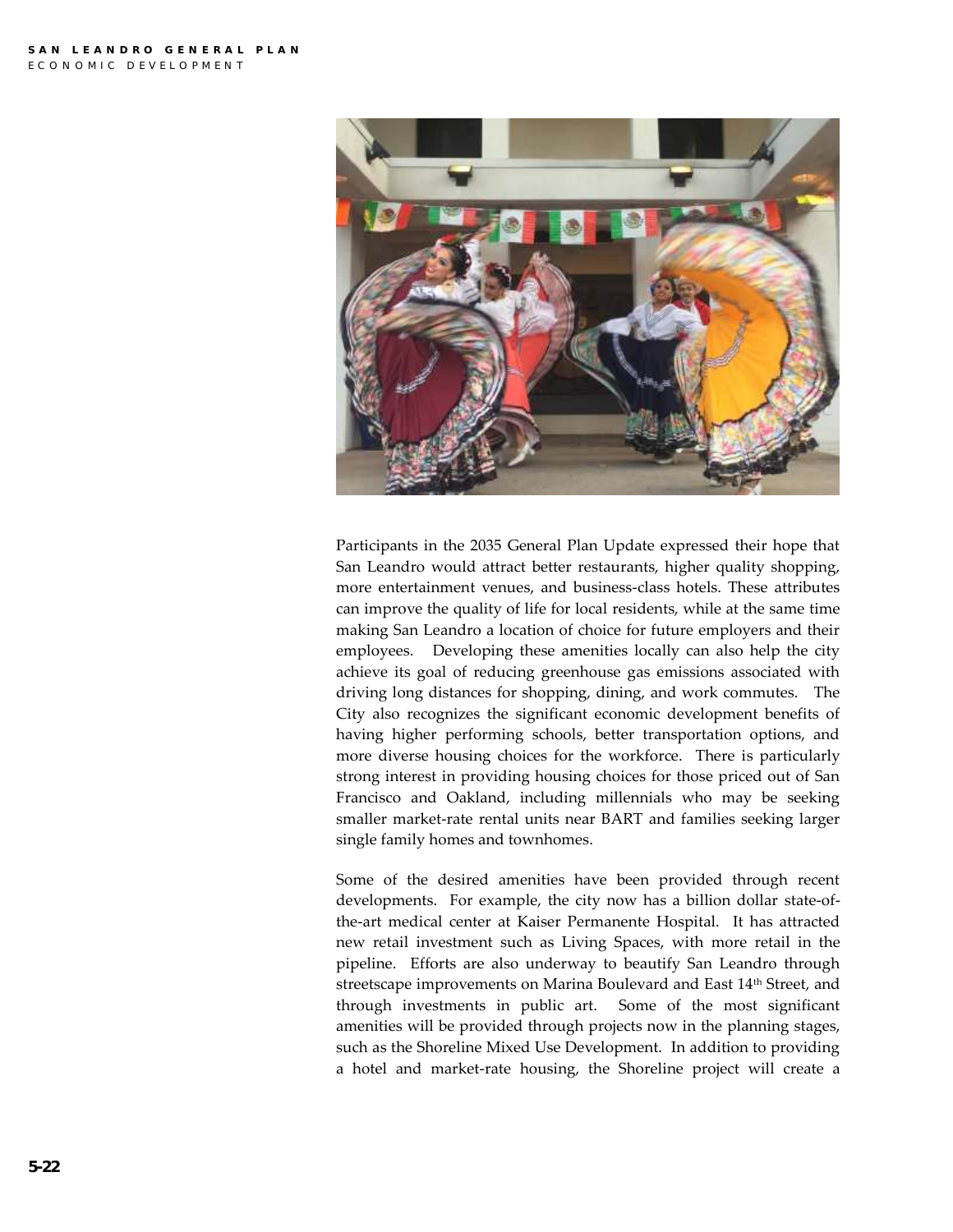gathering place for San Leandro residents and workers, with waterfront dining, entertainment, trails, and open space.

# **Workforce Development**

San Leandro is taking steps to equip its future workforce with the tools to succeed in the local and regional economies. This is important both to improve the economic well-being and potential of its residents, and to achieve the City's goal of reducing out-commuting and enabling those who live locally to also work locally. Workforce development strategies include those aimed at youth and the city's education system, and those aimed at lifelong learning and skill development for adults. As the city moves towards a knowledge-based economy, the demand for highly skilled and educated workers will increase. A well-trained, wellprepared workforce will be needed to fill anticipated jobs. Even for entry level and lower wage jobs, soft skills (e.g., work ethics, teamwork, etc.) and vocational training may be needed to expand opportunities.

Chart 5-4 shows educational attainment in San Leandro relative to Alameda County and the Bay Area as of 2015. Relative to the County and the region, San Leandro has a lower percentage of residents with bachelor's degrees or higher and a higher percentage of residents who did not finish high school. The city also has a higher percentage of residents with a high school degree only. The data suggests significant opportunities for vocational and workforce development programs, providing a pathway to employment or better jobs for those who did not pursue higher education.

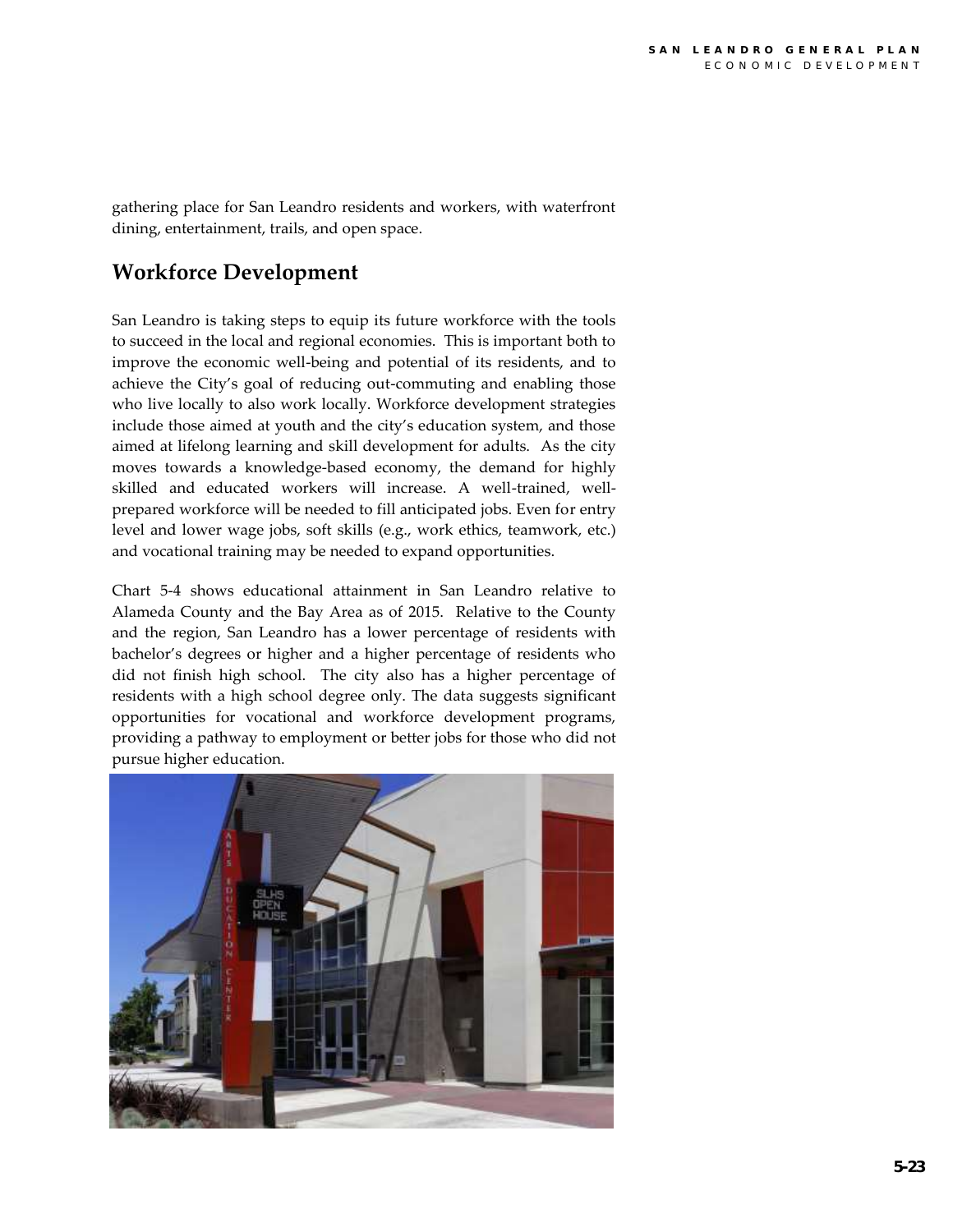The City is also committed to working with its school districts to increase educational quality and to produce graduates who can fill the more than 12,000 jobs expected to be created in San Leandro over the next 20 years. Programs that help low-wage workers move up career ladders and encourage the growth and retention of skilled workers also are strongly encouraged. Such efforts can improve the quality of life for residents and reduce the need for local employers to retain graduates from outside the region to fill jobs that could be filled instead by talented, well-educated San Leandro workers.

San Leandro will also continue to work with the business community, community colleges, local universities, and employment development organizations to address shortages in the local labor market. The City is already a lead participant in partnerships to provide careers for local students and will continue to play that role. Other barriers to achievement, including access to the internet, can be addressed through new programs to provide public access to technology through the schools, public libraries, and other community institutions.



CHART 5-4: **EDUCATIONAL ATTAINMENT IN SAN LEANDRO, ALAMEDA COUNTY, AND THE BAY AREA**

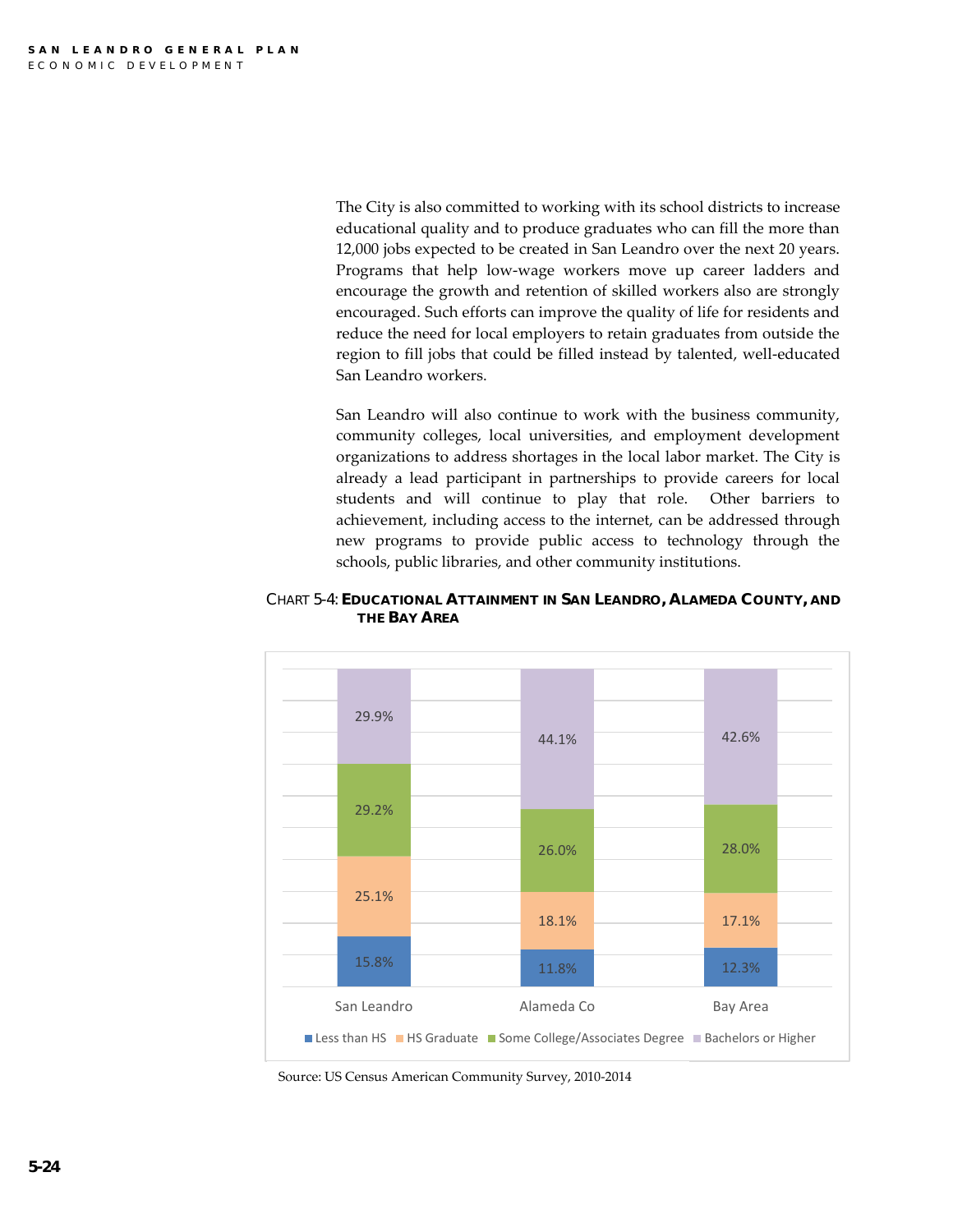## **D. GOALS, POLICIES, AND ACTIONS**

## BUSINESS ATTRACTION AND DIVERSIFICATION

### **GOAL ED-1 Attract jobs and investment across all economic sectors.**

- Policy ED-1.1**Leveraging San Leandro's Assets.** Build on San Leandro's strengths, including its central location, transportation infrastructure, affordability, industrial land supply, and business-friendly reputation to leverage economic growth and private investment in the city.
- Policy ED-1.2 **Maintaining San Leandro's Competitive Advantage.**  Maintain and protect San Leandro's inventory of largerscale industrial sites and buildings with easy access to freeways, rail, airports, and seaports. Discourage the conversion of industrial uses to commercial and residential uses except where part of a carefully targeted citywide strategy.

*See also Land Use Element Policy LU-3.11 on industrial land conversion*

#### *Action ED-1.2.A: Tracking of Development Opportunities*

*Provide site location assistance to businesses seeking to move to San Leandro. Digital mapping and database software should be used to track and publicize local development opportunities, including vacant and underutilized sites and properties for sale or for lease.* 

Policy ED-1.3 **Industrial Land Use Efficiency.** Encourage more efficient use of the City's industrial land supply, creating higher employment densities and high quality jobs, while discouraging the use of large sites and buildings for storage and other low intensity uses. Ensure that zoning and other development regulations support higher utilization of sites zoned for commercial and industrial activities.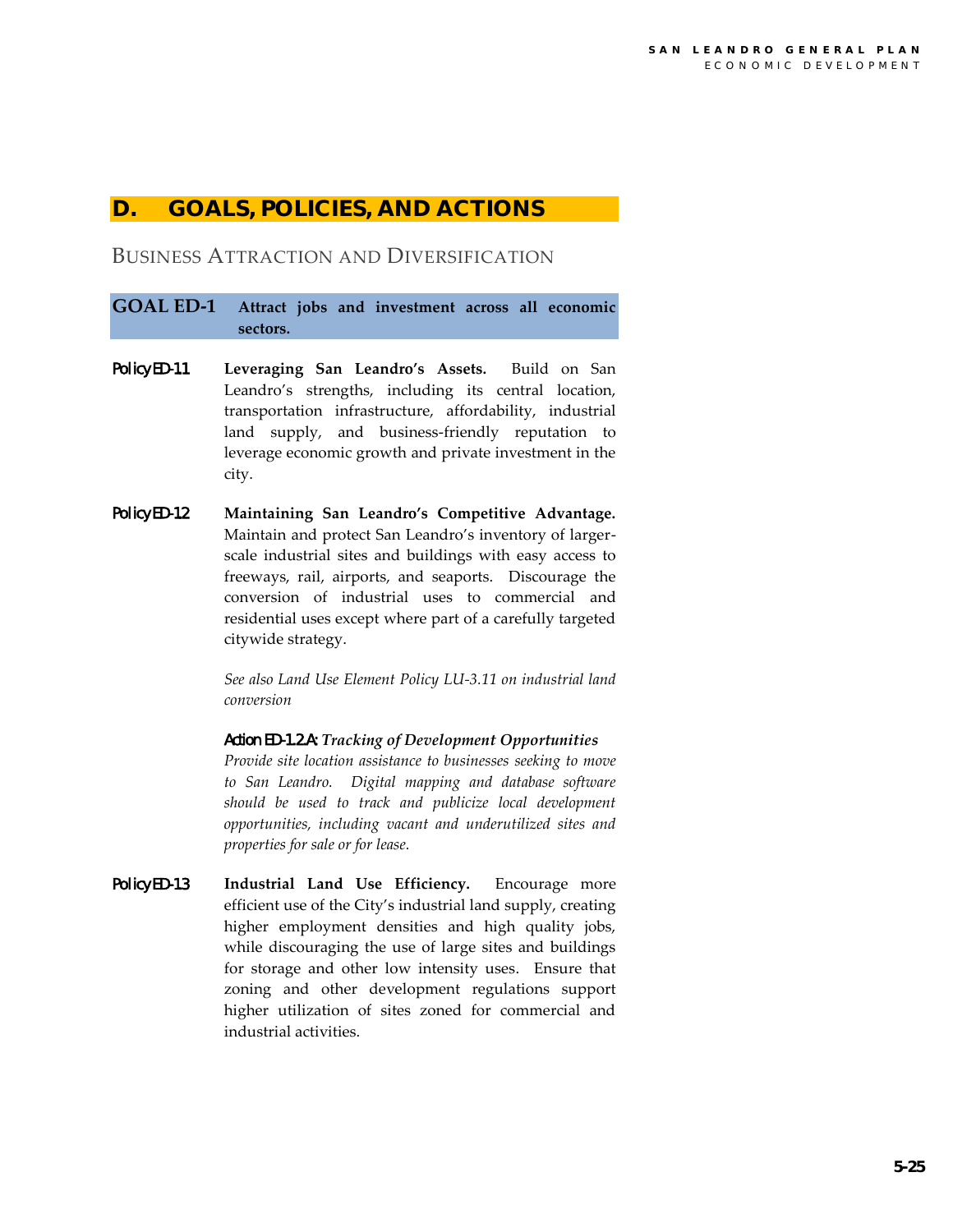- Policy ED-1.4 **Emerging Industries.** Promote and support the growth of new and emerging industries, especially industries requiring work space that is consistent with San Leandro's building stock and industries with the potential to provide quality jobs at all skill levels and wage levels for San Leandro residents.
- Policy ED-1.5 **Core Industries.** Make San Leandro the Bay Area's location of choice for advanced manufacturing, food and beverage production, and entrepreneurs in the "maker" economy.
- Policy ED-1.6 **Increasing Supply Chains for Core Industries.**  Implement economic development and marketing programs to attract businesses that reinforce supply chains for core industries in the city, thereby strengthening San Leandro's economic base.
	- Policy ED-1.7 **International Trade.** Create a favorable environment for companies seeking to establish or expand international trade operations, taking particular advantage of the city's proximity to San Francisco, Silicon Valley, two international airports and the Port of Oakland.

#### *Action ED-1.7.A: Overseas Investment*

*Implement economic development strategies aimed at the international business community, including sister city agreements and leveraging of relationships between local residents/businesses and potential investors overseas.*

#### *Action ED-1.7.B: Foreign Trade Zone*

*Continue to work with the City of Oakland to continue expansion of the Foreign Trade Zone near Oakland Airport, potentially including properties within San Leandro's industrial area. Properties within FTZs are subject to lower tax rates or tax exemptions as a means of incentivizing international investment.*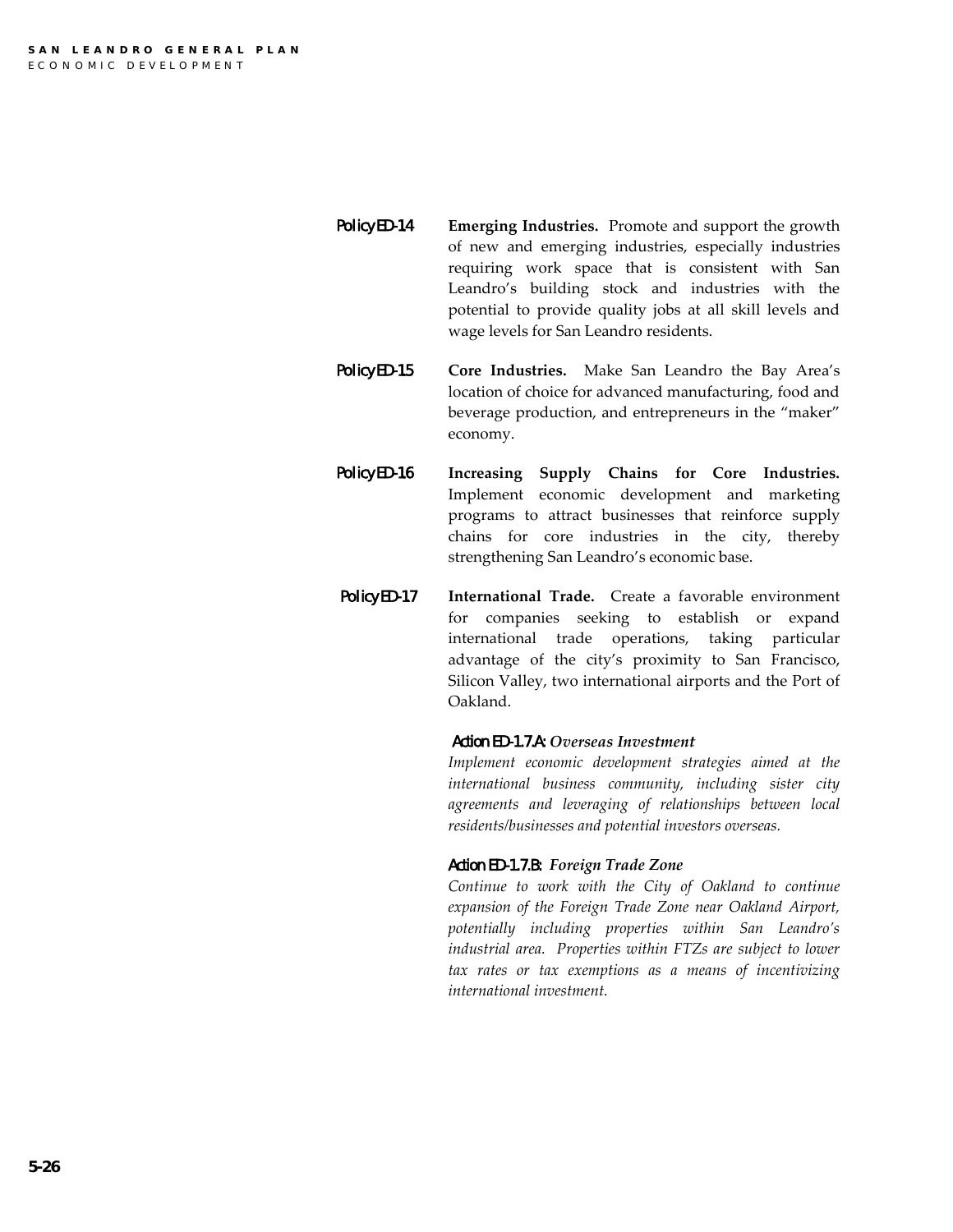- Policy ED-1.8 **Expanding the Local Office Market.** Expand San Leandro's position as a regional office market, leveraging the city's accessibility, amenities, fiber optic network, and relatively low lease rates. Focus office demand in areas within walking distance of the BART stations, particularly the Downtown San Leandro station.
- Policy ED-1.9 **Marketing and Branding.** Promote positive media coverage, branding, and marketing campaigns that build civic pride and create a favorable image of San Leandro on a regional, national, and global scale.

#### *Action ED-1.9.A: Made in San Leandro*

*Continue marketing, branding, and public relations efforts which promote San Leandro's unique business assets and amenities, legacy as a manufacturing center, and commitment to ingenuity and innovation. San Leandro should be promoted as a city of "makers" ("Made in San Leandro," "We Make Things," etc.)*

#### *Action ED-1.9.B: Business and Social Media*

*Continue to maintain a robust social media presence promoting the City's economic opportunities through San Leandro Next, Facebook, Twitter, and similar forums.*

*Action ED-1.9.C: Promoting Food and Beverage Operations Capitalize on the concentration of food producers and craft breweries to create jobs, entertainment venues, and destinations that help brand the city.*

- Policy ED-1.10 **Tax Revenues.** Encourage development that generates sales tax, property tax, and other revenues that sustain municipal services.
- Policy ED-1.11 **Data and Planning.** Regularly collect and analyze data on San Leandro's economy, tax base, and role within the region. Utilize this data to maintain effective, responsive Economic Development programs.

*Action ED-1.11.A: Economic Development Strategy Updates Periodically update and revise the City's Economic Development Strategy in response to changing market conditions and economic trends.*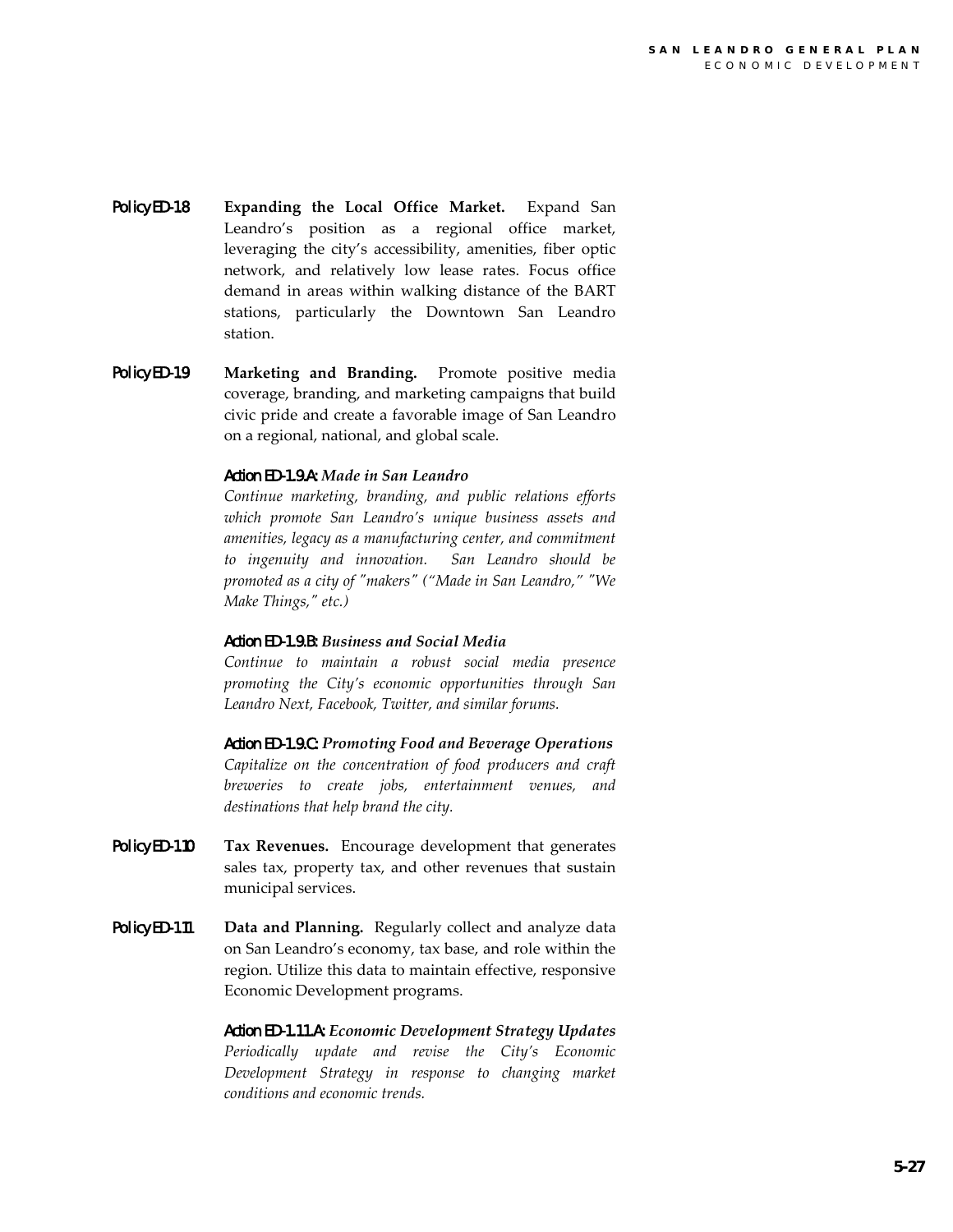#### *Action ED-1.11.B: East Bay EDA*

Actively participate in the East Bay Economic Development Alliance (EDA) and work with businesses and officials in other cities for the improvement of the East Bay region.

## ECONOMIC PROSPERITY

## **GOAL ED-2 Create an environment in which local business can prosper.**

Policy ED-2.1 **Business-Friendly City.** Maintain a collaborative and supportive relationship between the City and the private sector that emphasizes the ease of doing business in San Leandro.

#### *Action ED-2.1.A: Business Outreach*

*Provide City Staff assistance and outreach to existing businesses, potential new businesses, real estate brokers, and business organizations in the City. This could include a Business Concierge program in which the City periodically checks in with local employers to identify their business needs, satisfaction with City services, and potential areas for improvement.*

Policy ED-2.2 **Open Communication.** Engage the business community on a regular basis to ensure that City programs are responsive to their needs and concerns. San Leandro should continue to be a place where business can easily communicate with City staff.

#### *Action ED-2.2.A: Representation on Business Organizations*

*Maintain frequent communication with the San Leandro Chamber of Commerce, the Downtown Association, ethnic Chambers of Commerce, the San Leandro Improvement Association, and other business advocacy groups. Seek representation on these organizations and regularly attend their meetings.*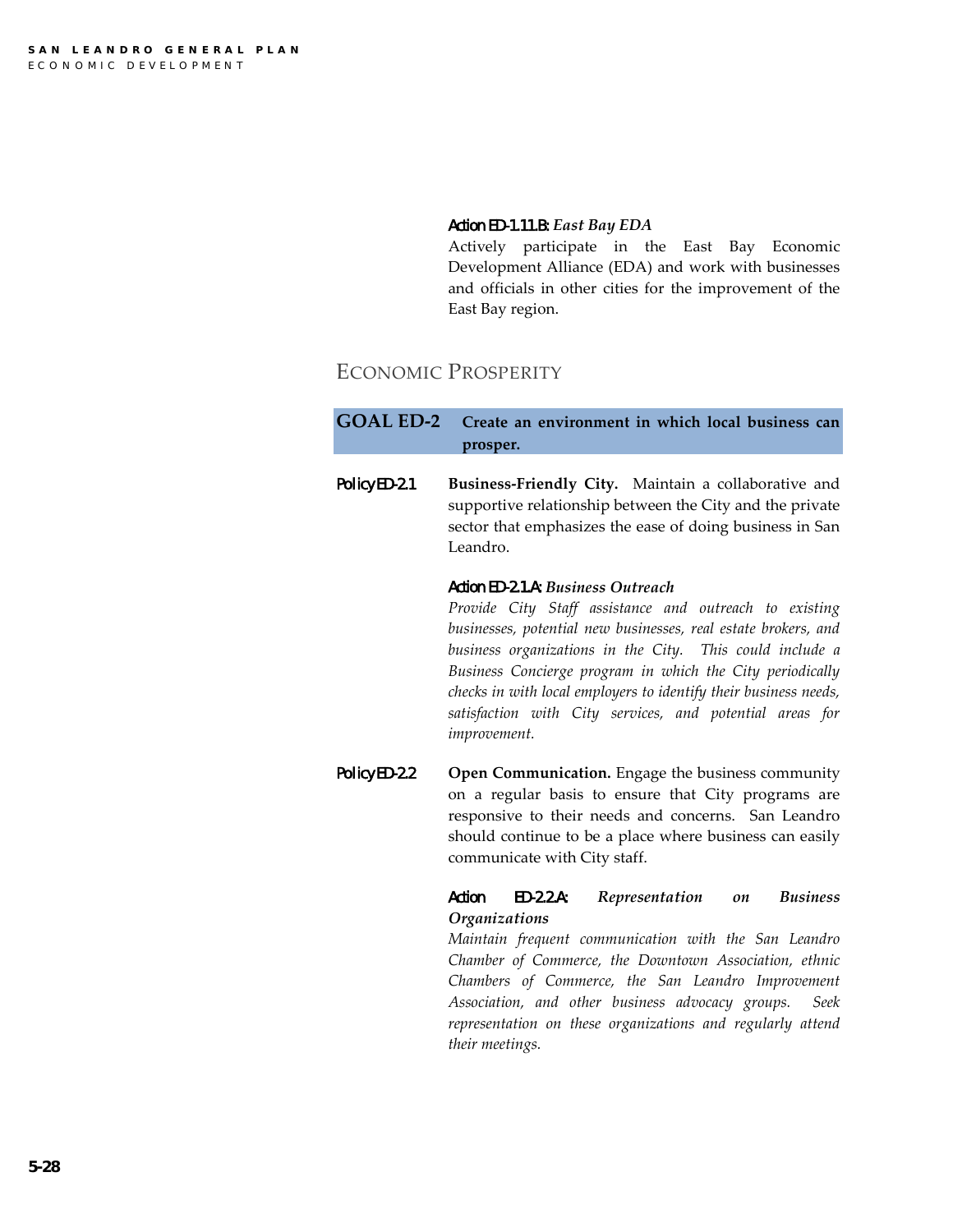#### *Action ED-2.2.B: Industry Roundtable*

*Support the efforts of an industry roundtable (or "founders circle") to foster a dialogue on the needs of local industries and to promote the continued health of the industrial sector in San Leandro.*

#### *Action ED-2.2.C: Communication and Networking*

*Promote communication and networking among local businesses organizations through focus groups, special events, newsletters, and other methods of discussing business needs and priorities.*

- Policy ED-2.3 **Development Review and Permitting.** Maintain clear and predictable development review and zoning regulations.
- Policy ED-2.4 **Business Assistance.** Maintain programs that provide a supportive environment for local businesses, including expedited permitting, incentives for renovating and improving buildings, site location assistance, land assembly, loans, and other business development incentives.

#### *Action ED-2.4.A: One-Stop Permitting*

*Continue to provide and enhance "one-stop" permitting and rapid review of permit applications. When appropriate, have business development staff serve as a concierge to help businesses navigate the permitting process.* 

#### *Action ED-2.4.B: Real Estate Transactions*

*Facilitate transactions between real estate professionals, property owners, and businesses, and assist these parties in navigating City codes and permitting processes to help properties achieve their highest and best uses.* 

#### Policy ED-2.5 **Business to Business Relationships**

Facilitate the formation of business relationships between San Leandro companies. Measures that create a sense of community among local businesses should be encouraged.

#### *Action ED-2.5.A: Internet Links*

*Continue to provide links between the City of San Leandro's websites and the websites of local business advocacy groups.*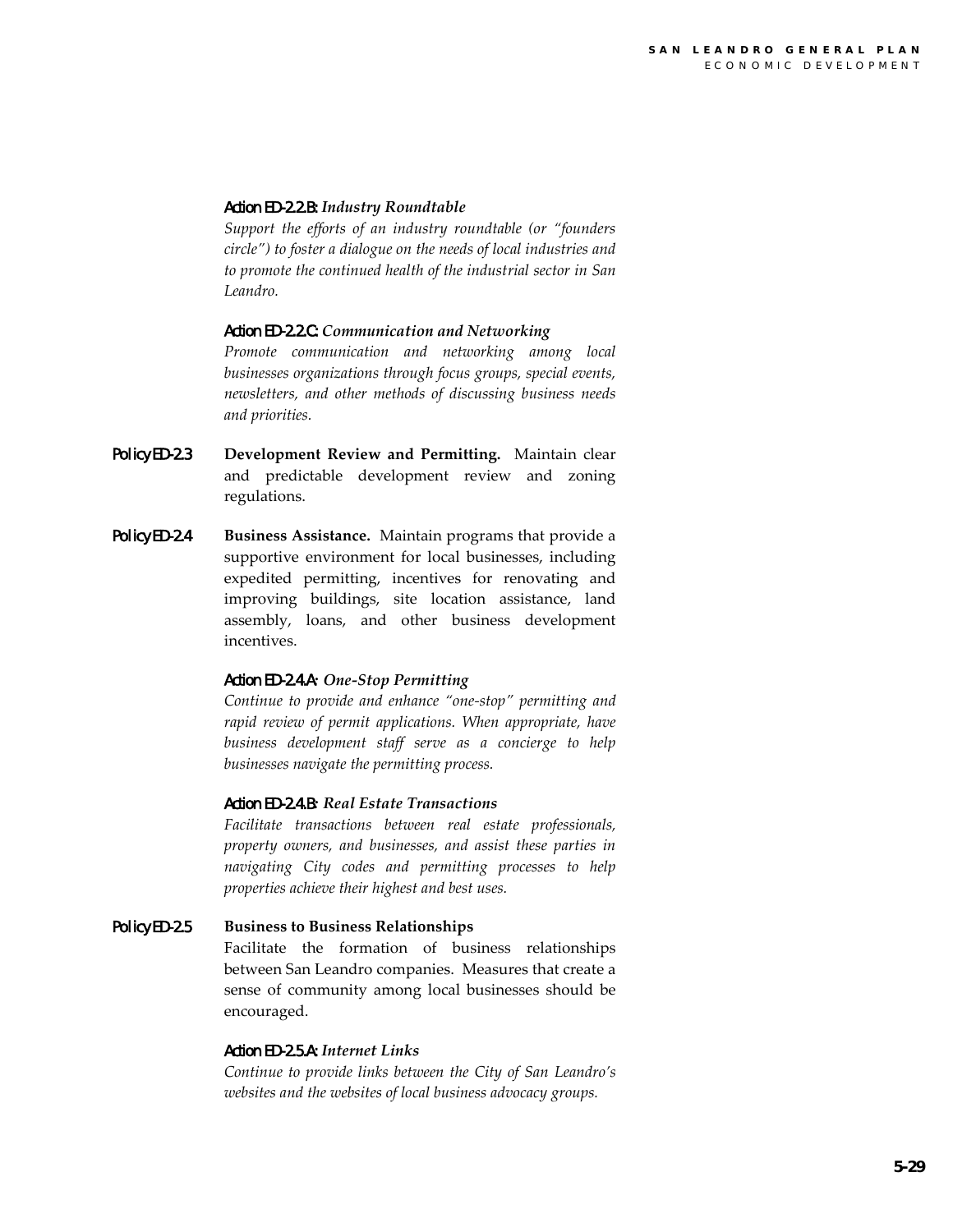#### *Action ED-2.5.B: Business Directory*

*Work with the Chamber of Commerce and other business organizations to prepare a web-based directory of San Leandro firms and the products or services they provide. The directory should be used to promote business-to-business sales, connect local businesses to one another, and close gaps in the supply and distribution chains for local industry.*

- Policy ED-2.6 **Business Diversity.** Respond to the increasing cultural and language diversity of San Leandro business owners, including providing multi-lingual resources and translation services to reach local businesses.
- Policy ED-2.7 **Small Businesses.** Creative a supportive environment for small businesses, particularly locally-owned retail and service businesses Downtown and in the city's neighborhood centers.

#### *Action ED-2.7.A: Small Business Development Center*

*Explore the feasibility of creating a small business development center that provides a resource for persons operating or considering operating a business in San Leandro.*

#### *Action ED-2.7.B: Technology Education*

*Expand technology education for small businesses, enabling greater use of high-speed broadband for business development and marketing.* 

Policy ED-2.8 **Access to Capital.** Facilitate access to capital for local businesses, including crowdfunding, micro-lending, venture capital investment, City-sponsored business incentive programs, and traditional lending resources.

#### *Action ED-2.8.A: Public Funding*

*Pursue new public funding sources for infrastructure and business assistance programs to replace the losses experienced by the termination of the Redevelopment Agency.* 

#### *Action ED-2.8.B: Encouraging Entrepreneurship*

*Maintain programs to assist start-ups, entrepreneurs, incubators and other firms with high growth potential. Coordinate with private and non-profit organizations that provide financial assistance to such enterprises, and facilitate connections to local businesses.*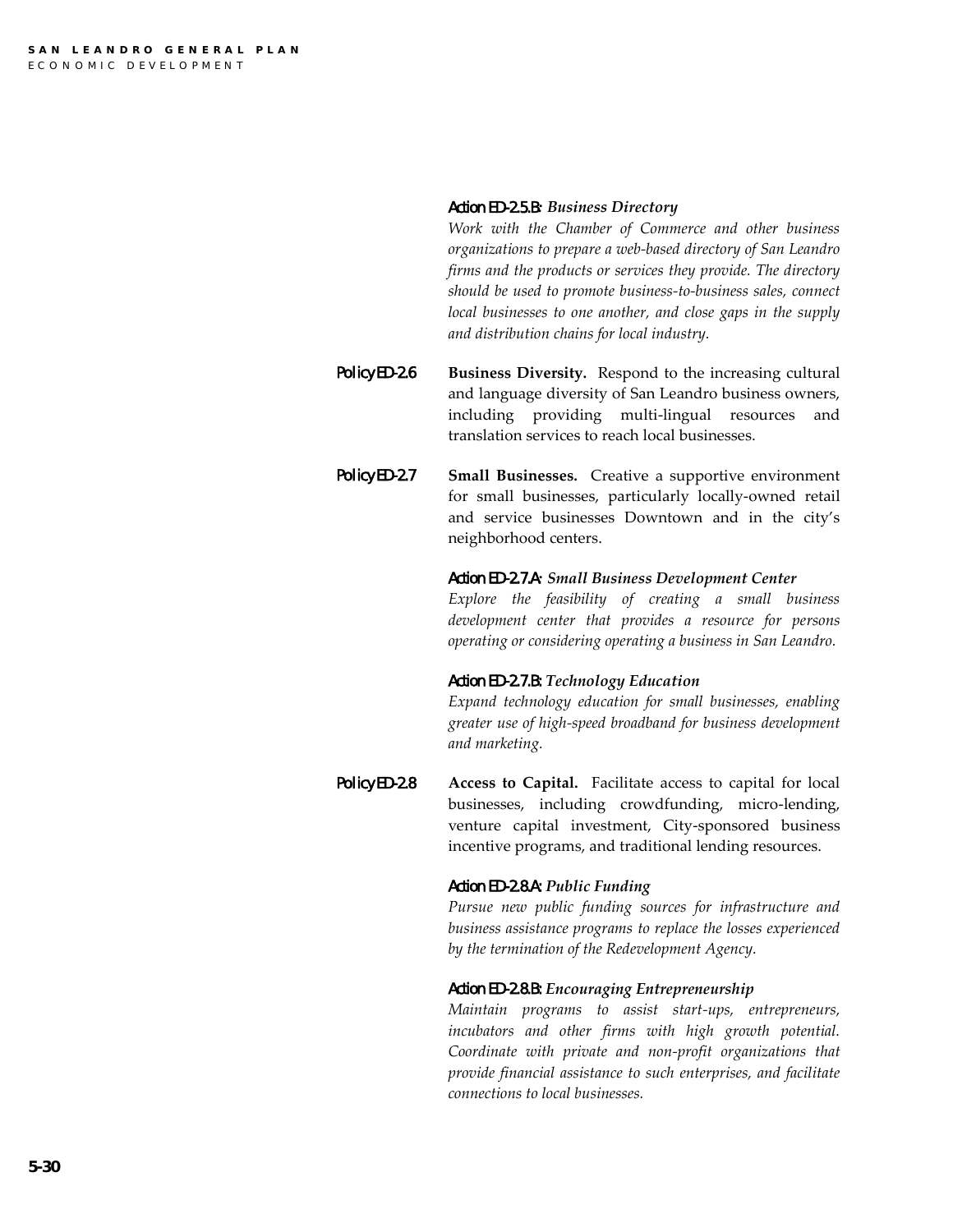## INNOVATION

## **GOAL ED-3 Adapt, reimagine, and reinvent traditional business models to put San Leandro on the leading edge of the innovation economy.**

- Policy ED-3.1 **Innovation Ecosystem.** Foster the creation of an "innovation ecosystem" in San Leandro's employment districts, where businesses collaborate with one another to improve their products, workplace performance, and the quality of the work environment.
- Policy ED-3.2 **Business Infrastructure.** Develop the infrastructure necessary to transform San Leandro into a center for innovation and creativity, including high-speed communications, sustainable energy systems, high performing utilities, and convenient access to business networks and support services.

#### *Action ED-3.2.A: Technology Initiatives*

*Pursue public funding through programs such as the federal Smart Cities Initiative to improve the efficiency and performance of local transportation, energy, and infrastructure systems through high-speed information and communications.*

Policy ED-3.3 **Leading Edge Economic Sectors.** Continue efforts to attract businesses on the leading edge of the Bay Area economy, including advanced fabrication, clean tech, information services, advanced transportation, and maker businesses.

#### *Action ED-3.3.A: Adaptive Reuse of Industrial Buildings*

*Explore the feasibility of converting former industrial buildings into "maker spaces," offices, incubators, co-working facilities, and other spaces that support collaboration and provide a more affordable alternative to equivalent workplaces in San Francisco, Oakland-Berkeley-Emeryville, and Silicon Valley.*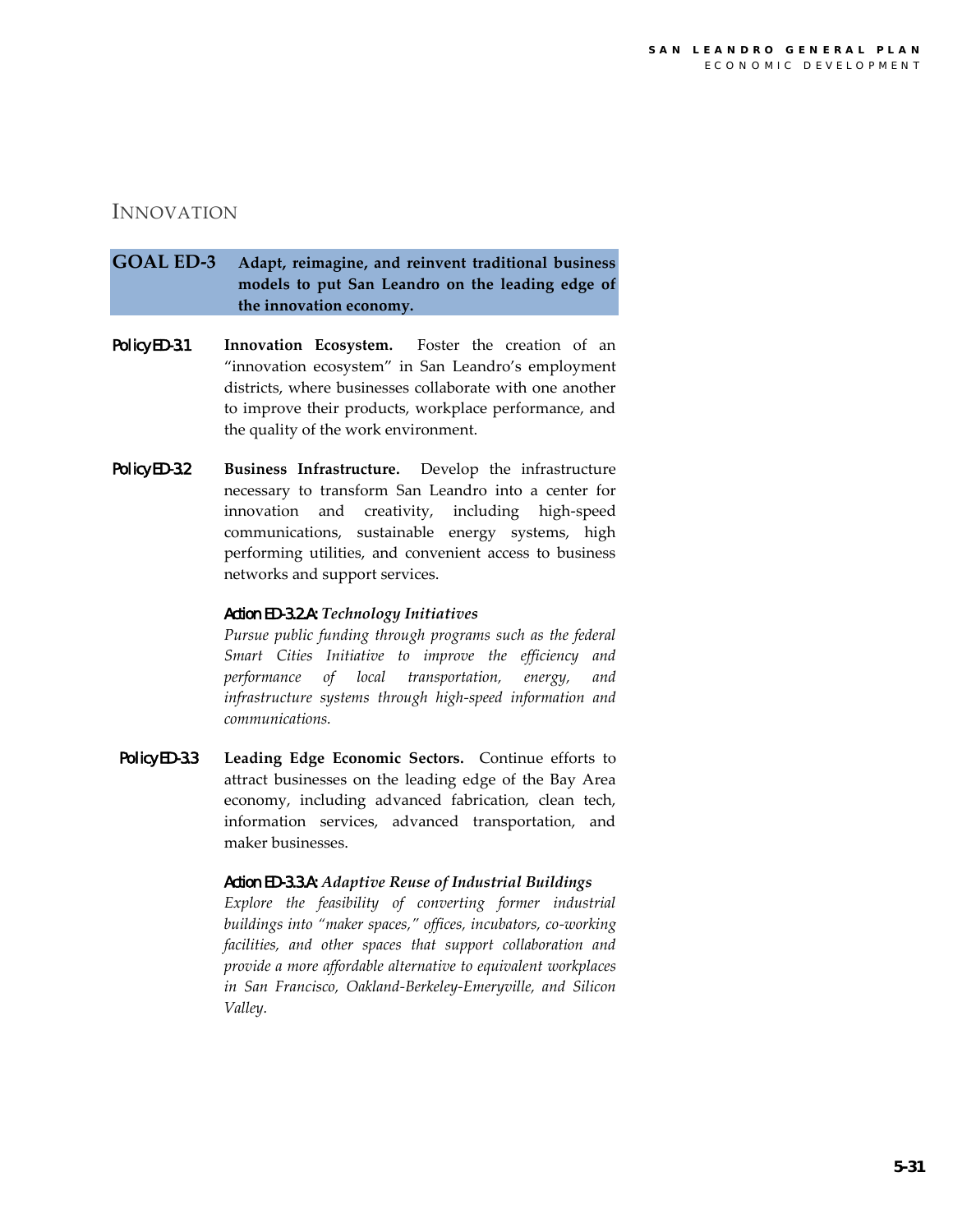Policy ED-3.4 **Lit San Leandro.** Leverage the competitive advantage provided by Lit San Leandro, a public-private partnership that is providing ultra-high speed fiber optic communications to businesses in the city. Lit San Leandro should be used to add value to local real estate, modernize traditional industrial activities, retain and grow existing San Leandro businesses, and recruit innovative high-tech businesses.

#### *Action ED-3.4.A: Lit San Leandro Expansion*

*Evaluate opportunities for further expansion of the Lit San Leandro fiber optic network to those parts of the city that are currently not served, including schools, public facilities, neighborhood business districts, residences, and hospitals. Implement programs which assist local businesses and institutions with connections to the network.*

#### *Action ED-3.4.B: Smart City Action Strategy*

*Develop a "Smart City Action Strategy" or similar strategic planning document which identifies opportunities to use the Lit San Leandro fiber network to improve local utility, transportation, safety, environmental, educational, health care, and governance systems. The Strategy should include:* 

- *(a) A marketing strategy for Lit San Leandro, including identification of target markets, key messages, and specific activities to reach potential customers;*
- *(b) Guidance for license agreements, Memorandums of Understanding (MOUs), and operating procedures governing the delivery of fiber optic services to San Leandro properties to ensure maximum operating efficiency;*
- *(c) An update of the City's Commercial Broadband Strategy, including further exploration of extension requirements linked to new development approvals and an open trench policy which calls for installing conduit when a street cut is made; and*
- *(d) Further consideration of the potential to use Lit San Leandro for "Internet of Things" and "Smart City" applications that benefit both the public and private sectors.*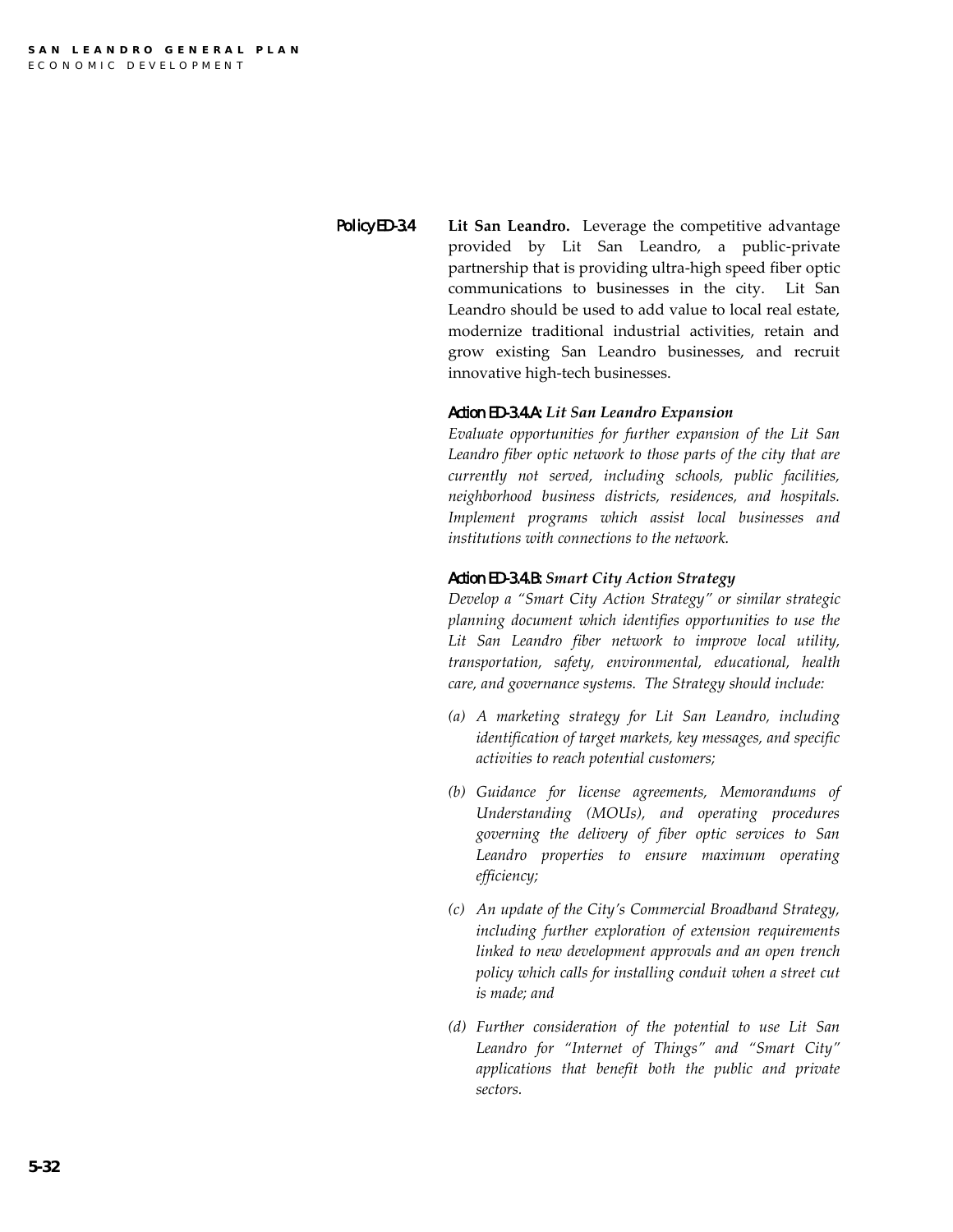#### *Action ED-3.4.C: Broadband Consortium*

*Continue the City's participation in the East Bay Broadband Consortium, assisting and supporting expansion of the East Bay's broadband capacity in order to grow the local economy.*

Policy ED-3.5 **Sustainable Manufacturing.** Promote environmentally sustainable manufacturing practices by San Leandro businesses. Focus business attraction efforts on green, environmentally-friendly businesses.

#### *Action ED-3.5.A: Certified Green Businesses*

*Promote the concept of "certified" green businesses as a way to encourage sustainable business practices and more environmentally friendly operations in San Leandro.*

Policy ED-3.6 **Energy Innovation.** Support new and innovative energy technology, with the objective of reducing dependence on fossil fuels, reducing greenhouse gas emissions, and using energy more efficiently.

#### *Action ED-3.6.A: Energy Efficiency Programs*

*As funds allow, maintain a City-sponsored energy efficiency program that facilitates energy efficiency and renewable energy improvements at industrial buildings, thereby reducing business energy costs.* 

#### *Action ED-3.6.B: Net Zero Energy*

*Promote the concept of net zero energy in new industrial construction and leverage the San Leandro Zero Net Energy Center to promote the city's reputation for green construction. The City will strongly support property upgrades which increase energy efficiency and independence.* 

*See the Conservation Element for additional policies and actions on energy conservation and efficiency*

#### *Action ED-3.6.C: Industrial Micro-Grids*

*Work with property owners in San Leandro's industrial areas to explore incentives and regulatory options for establishing a localized micro-grid energy system comprised primarily of rooftop solar panels. Public-private partnerships to support micro-grid development should be explored.*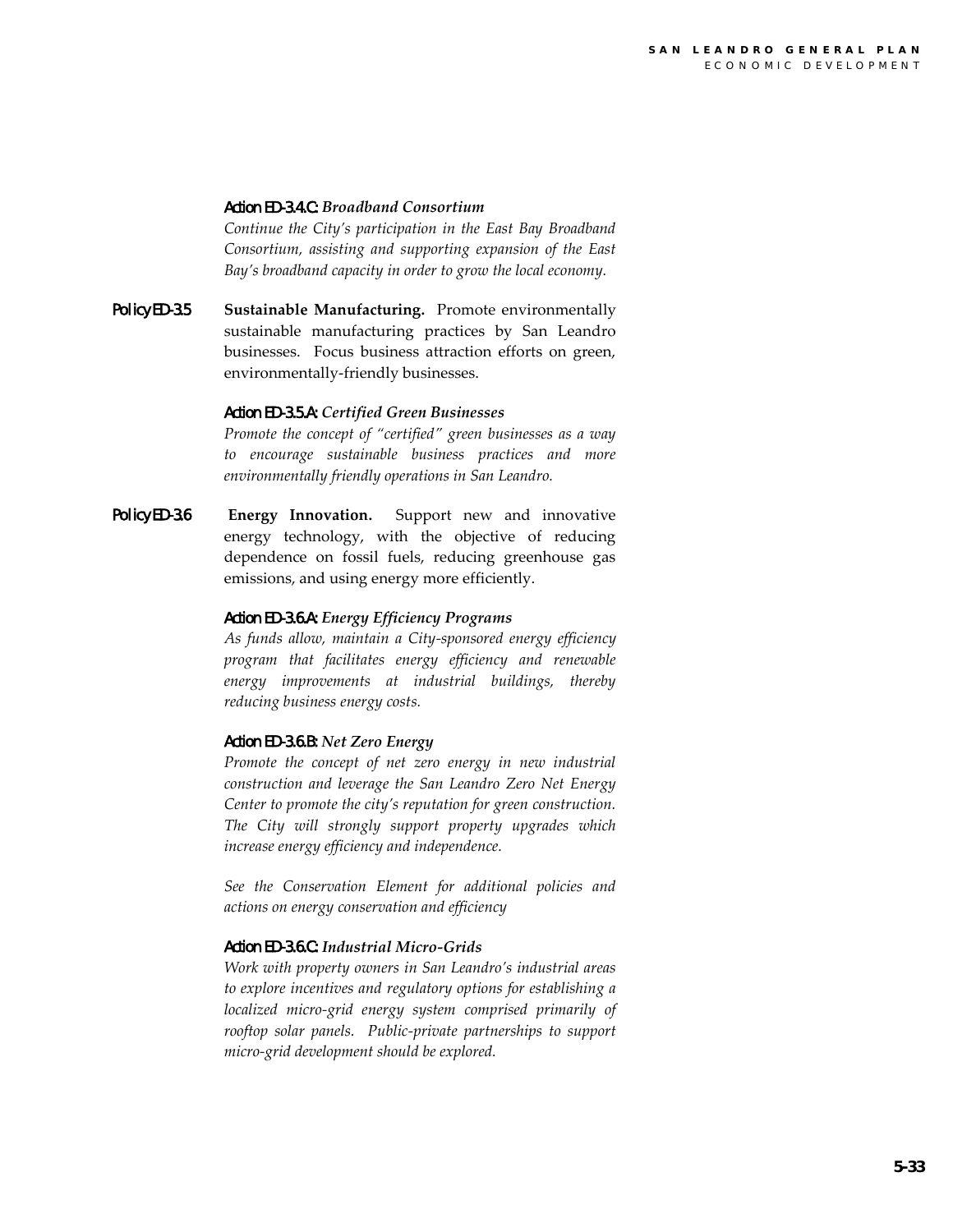#### *Action ED-3.6.D: Energy Education and Outreach*

*Support education and outreach to business owners on the financial and environmental benefits of renewable energy alternatives.*

- Policy ED-3.7 **Youth Engagement.** Bring local students, faculty and school administrators into the discussion of San Leandro's emergence as a center for innovation, creative thinking, and the hub of a maker economy.
- Policy ED-3.8 **Sharing Economy.** Explore ways in which new San Leandro businesses and start-ups can benefit from the sharing economy, including the sharing of business and industrial space, vehicles, and services that are more affordable when shared by multiple users.

## VIBRANT RETAIL CENTERS

**GOAL ED-4 Create attractive, economically vibrant commercial areas that are easily accessible to San Leandro residents and employees.**

Policy ED-4.1 **Retail Diversity.** Encourage a diverse range of commercial uses, offering goods and services that fully meet the needs of San Leandro residents and businesses. The City should recruit new businesses that: (a) fill gaps in the range of goods and services currently available; and (b) act as catalysts for attracting other retailers to the City.

#### *Action ED-4.1.A: Retail Action Strategy*

*Develop a Retail Action Strategy, including evaluations of retail shopping patterns and leakage to other communities in particular sectors. The Strategy should include programs to retain San Leandro's retailers, and attract new retailers in under-represented sectors.* 

#### *Action ED-4.1.B: Retail Prospectus*

*Continue retail recruitment efforts through the City's Office of Business Development, including preparation of a retail*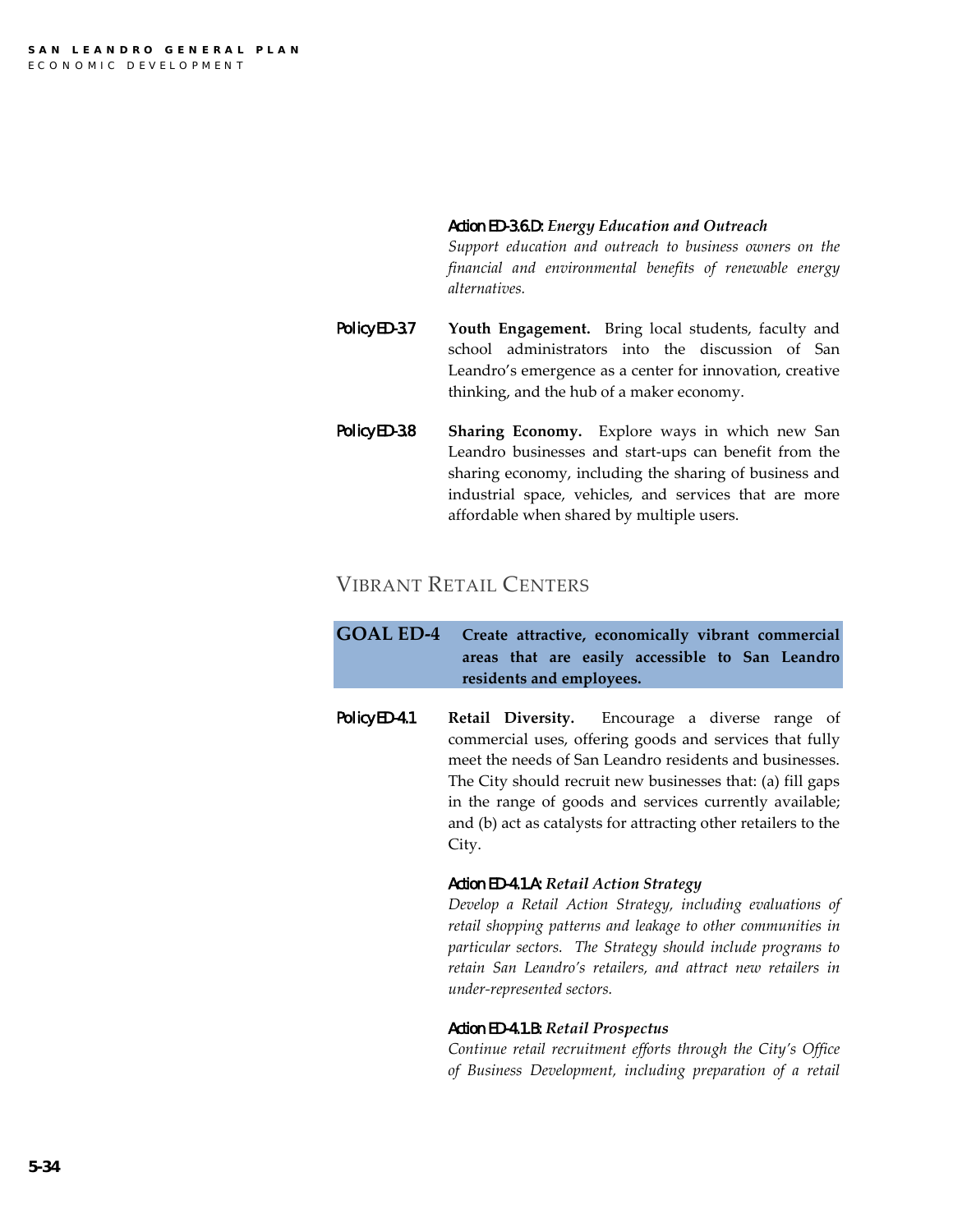*real estate prospectus and updated demographic and market information for prospective businesses.*

Policy ED-4.2 **Improving the Retail Mix.** Achieve a retail mix that includes small, locally-owned businesses as well as large national retailers. A particular effort should be made to attract higher-quality retailers, such as brand name clothing stores, home furnishing stores, and high-quality supermarkets.

#### *Action ED-4.2.A: Commercial Zoning*

*Review zoning regulations for the City's commercial districts, including parking standards, to ensure that they support the City's retail goals.* 

Policy ED-4.3 **Promotion of Local Businesses.** Work with local retailers and service providers to foster success through marketing and branding strategies.

#### *Action ED-4.3.A: Business Advocacy*

*Encourage and support partnerships between the City of San Leandro and the Chamber of Commerce, the Downtown Association, the San Leandro Improvement Association, Advisory Boards and Citizen Committees, and other groups to promote retail development in the city.*

#### *Action ED-4.3.B: Shop San Leandro*

*Work with local business groups to implement a "Shop San Leandro" campaign that promotes local merchants and reduces retail leakage to other cities.*

#### *Action ED-4.3.C: Home Improvement Center*

*Promote San Leandro's reputation as a retail design center for home improvements and the Bay Area's first stop for those seeking construction and building supplies, such as tile, stone, ceramics, flooring, and interior finishings.*

Policy ED-4.4 **Business District Improvements.** Encourage upgrades to the appearance of businesses and the condition of properties in the city's business districts.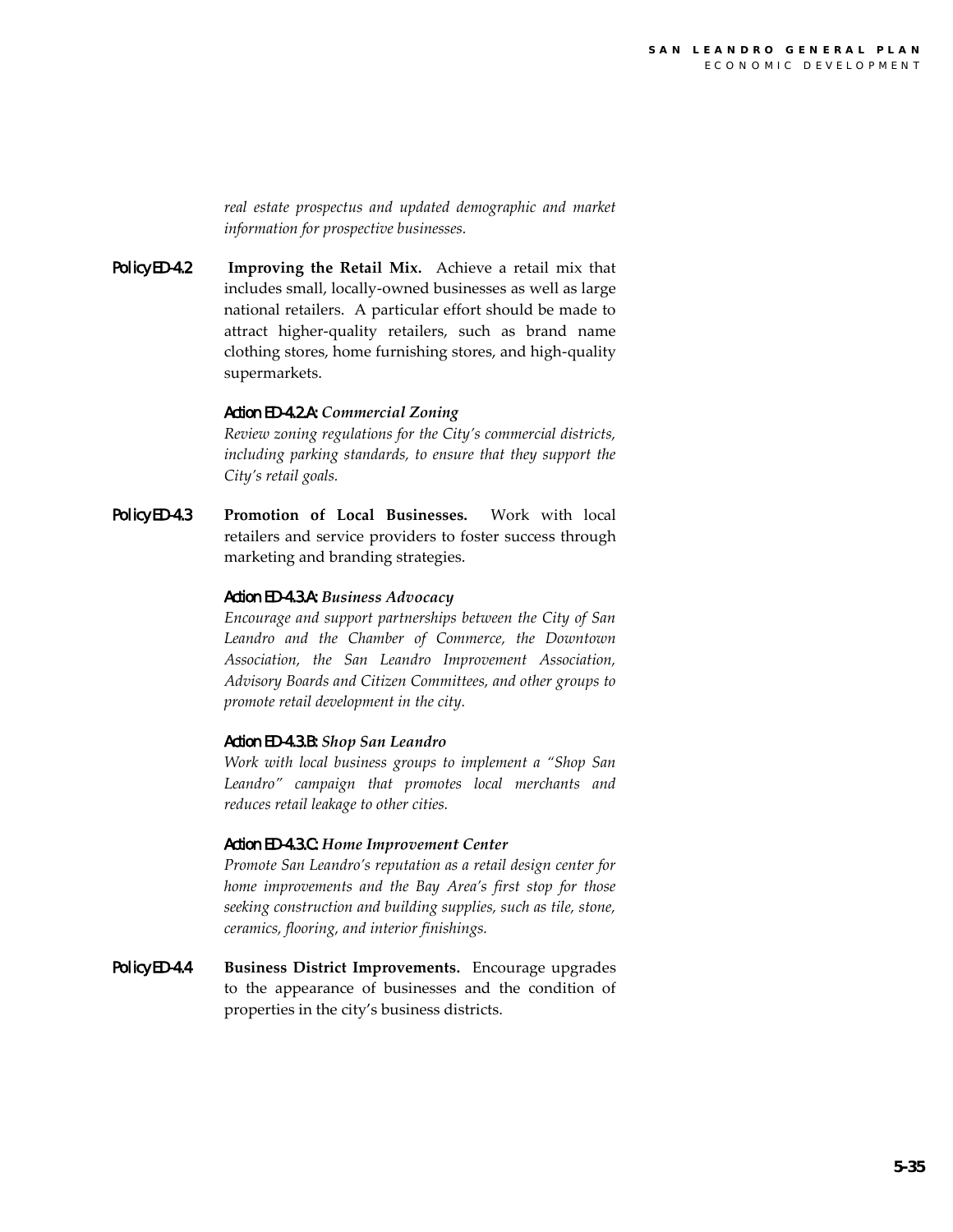#### *Action ED-4.4.A: Façade Improvement Programs*

*Maintain City programs that provide forgivable loans to businesses undertaking façade improvements and awning, sign, and painting upgrades.* 

#### *Action ED-4.4.B: Design Assistance Programs*

*Provide design assistance to businesses and property owners seeking to improve their properties and make commercial spaces more attractive.*

#### *Action ED-4.4.C: Community Benefit Districts*

*Support the creation of community benefit districts and other organizations funded by businesses and property owners which augment City services in the City's major business districts*.

Policy ED-4.5 **Downtown San Leandro.** Continue efforts to transform Downtown into a successful, pedestrian-oriented, mixed-use district with services and amenities for workers, residents, and visitors. Downtown should be the gathering place for the city, providing restaurants, cafes, and a wide range of retail stores and services in a walkable setting.

#### *Action ED-4.5.A: Activating Downtown Spaces*

*Support Downtown community events such as farmers markets, food and music festivals, and street fairs. Such events can reinforce a sense of community, provide unique shopping and dining experiences, and contribute to San Leandro's identity.*

#### *Action ED-4.5.B: Downtown Streetscapes*

*Implement lighting, streetscape, and public art improvements to make Downtown a safer, more pedestrian-friendly place.*

#### *Action ED-4.5.C: Downtown Parking*

*Implement parking management strategies that ensure that convenient parking is available for shoppers and restaurant patrons in Downtown San Leandro.*

*See Land Use Element Goal 6 for additional Downtown policies and actions*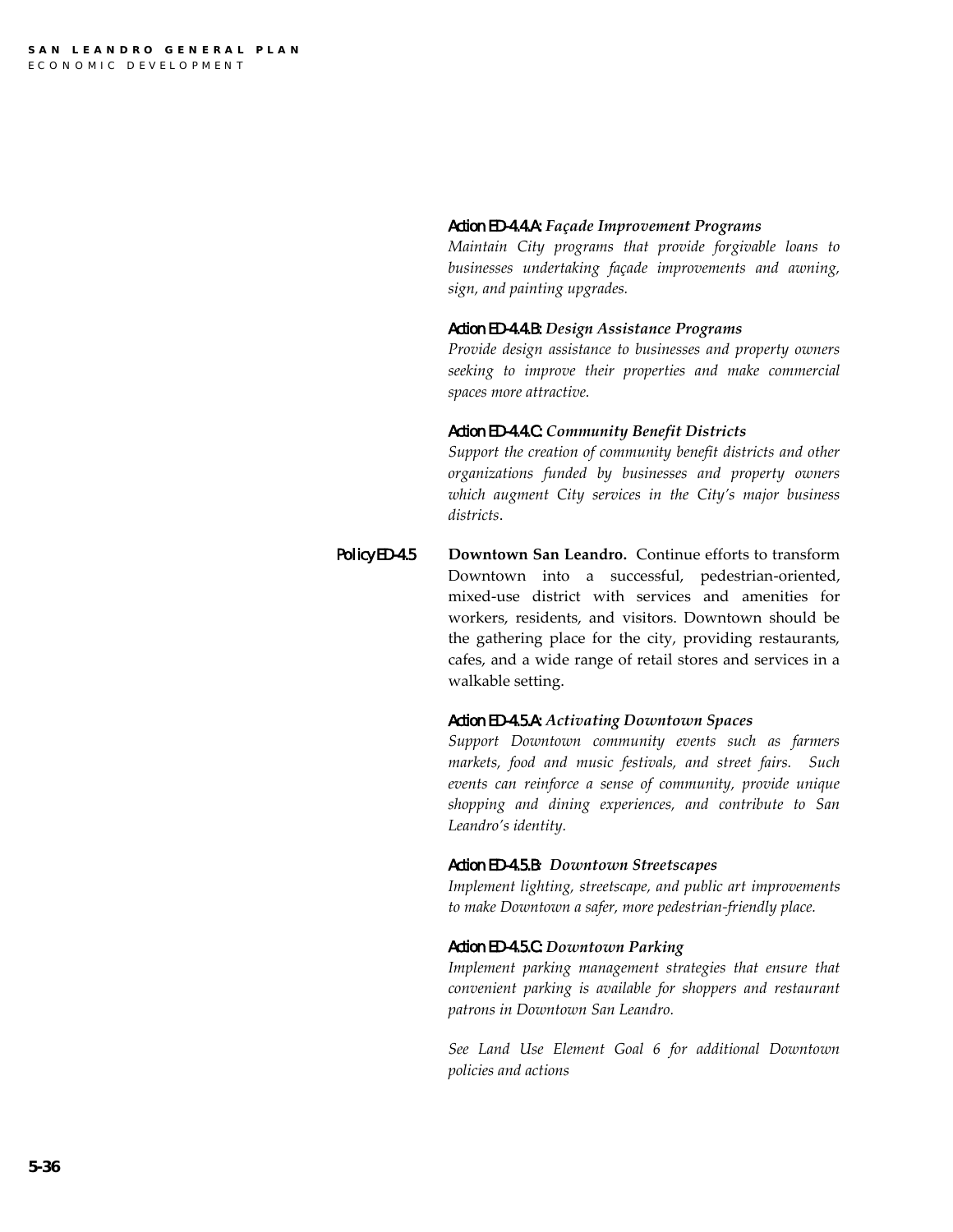Policy ED-4.6 **Shopping Centers and Neighborhood Business Districts.** Support and encourage the repositioning of San Leandro's shopping centers and neighborhood business districts to remain competitive and meet the changing needs of the community, including the provision of merchandise and services for an increasingly diverse population.

#### *Action ED-4.6.A: Retail Recruitment*

*Implement retail recruitment strategies, including direct communication with property owners and major national retailers, to find desirable tenants for vacant retail spaces, and to encourage new retailers to locate within San Leandro.*

#### *Action ED-4.6.B: International Retailing*

*Develop and implement a strategy to attract clusters of ethnic and international businesses.*

*See also Land Use Policy LU-8.4 on Neighborhood Shopping Centers* 

- Policy ED-4.7: **Employee-Serving Retail.** Encourage the growth of new retail centers and retail businesses serving San Leandro's employment districts, especially along Marina Boulevard west of I-880.
- Policy ED-4.8: **Bayfair Center.** Support continued reinvestment in Bayfair Center, restoring the center's role as a regional destination while reinventing it to reflect modern retail trends and incorporate a more pedestrian-oriented, mixed use format.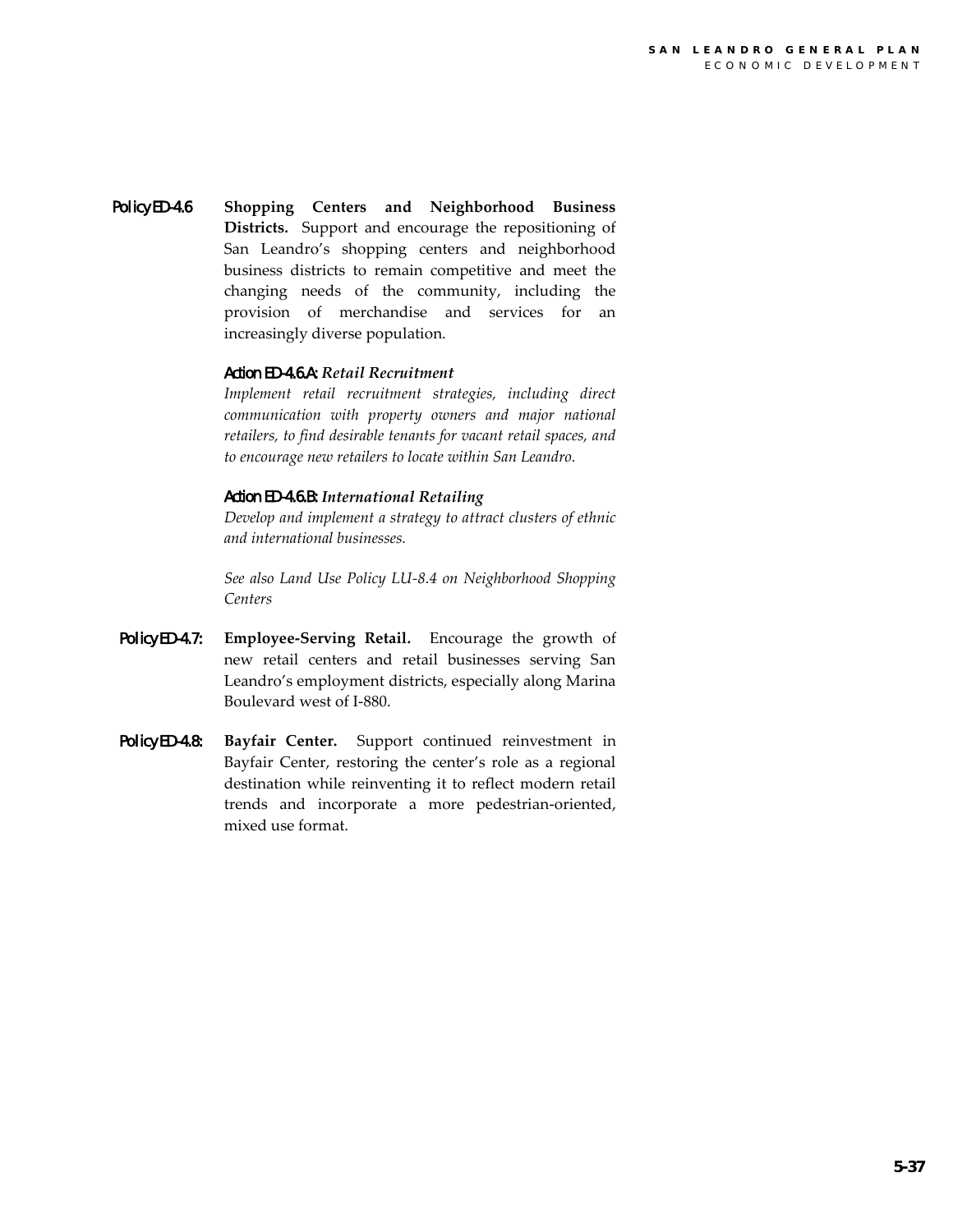## BUSINESS AMENITIES

**GOAL ED-5 Provide amenities that attract and retain businesses and encourage those working in San Leandro to also live in San Leandro.***.*

Policy ED-5.1 **Key Amenities.** Support amenities that attract businesses and employees to the city, including a more vibrant downtown, walkable neighborhoods, better dining and entertainment options, quality education and public safety, and more diverse housing choices.

#### *Action ED-5.1.A: Work Local, Live Local*

*Explore a "Work Local, Live Local" campaign designed to encourage persons working in San Leandro to seek out local housing opportunities. The campaign would promote the benefits of living in the city, the environmental and personal benefits of reduced commute times, and links to local real estate and housing opportunities.* 

#### *Action ED-5.1.B: Research on Commute Patterns*

*Conduct additional research on the characteristics of worker commute patterns, including surveys of where local employees live and what changes would encourage them to relocate to San Leandro. Research should also include periodic surveys of employer needs and an analysis of the occupations and skills of San Leandro residents versus the job skills required for San Leandro's primary industries.* 

- Policy ED-5.2 **Housing Production.** Substantially increase the production of a variety of housing types meeting the needs of persons at all income levels.
- Policy ED-5.3 **Educational Quality.** Strive for increased academic performance in the San Leandro and San Lorenzo Unified School Districts. The City recognizes the potential for great schools to attract families to the City. It stands by the idea that every student deserves a safe and productive learning environment that promotes academic and personal achievement. San Leandro will support efforts by its school districts to improve the quality of education, reduce drop-out rates, and improve skill levels among students.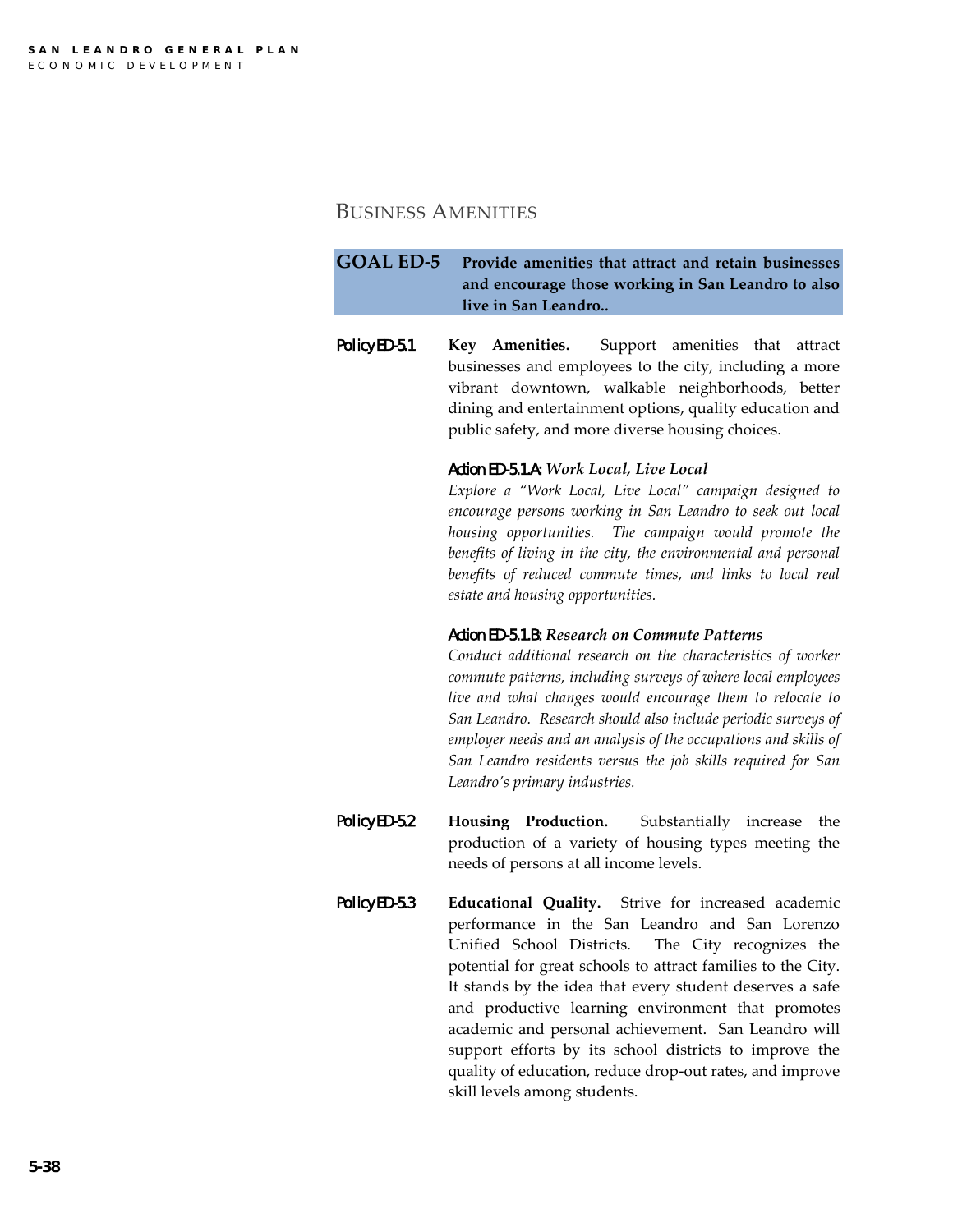- Policy ED-5.4 **Public Safety.** Continue efforts to reduce crime, maintain neighborhood safety, and promptly address blight and nuisances in the city.
- Policy ED-5.5 **Quality Services and Accessible Government.**  Maintain and promote the high quality of City services and the accessibility and responsiveness of City government to prospective businesses and new employees. Amenities such as the San Leandro shoreline and parklands, the golf courses, the Public Library, and Recreation and Community Services programs should be recognized and celebrated as community assets.
- Policy ED-5.6 **Cultural and Historic Resources.** Preserve the City's cultural and historic resources, and encourage their contribution to the City's economic development. The potential for heritage tourism based on San Leandro's history should be further explored.
- Policy ED-5.7 **Diversity as an Asset.** Recognize San Leandro's cultural, ethnic, and income diversity as one of the City's great strengths, and leverage this strength when marketing the city to prospective residents and employers.
- Policy ED-5.8 **Arts, Food, and Entertainment.** Promote investment and expansion of San Leandro's arts, entertainment, and dining sector, including venues for theater, music and the visual arts, as well as dining and night-life establishments. The arts should be viewed as a way to connect people and attract investment while expressing the creative energy of the city.

#### *Action ED-5.8.A: Temporary Urbanism*

*Pursue temporary and pop up art installations projects and special arts events which draw creative talent and visitors.* 

#### *Action ED-5.8.B: Culinary Tourism*

*Consider the potential for culinary tourism (attracting visitors based on local food choices and destination restaurants). Food should serve as a means of uniting diverse cultures and creating memorable places. The City should consider a*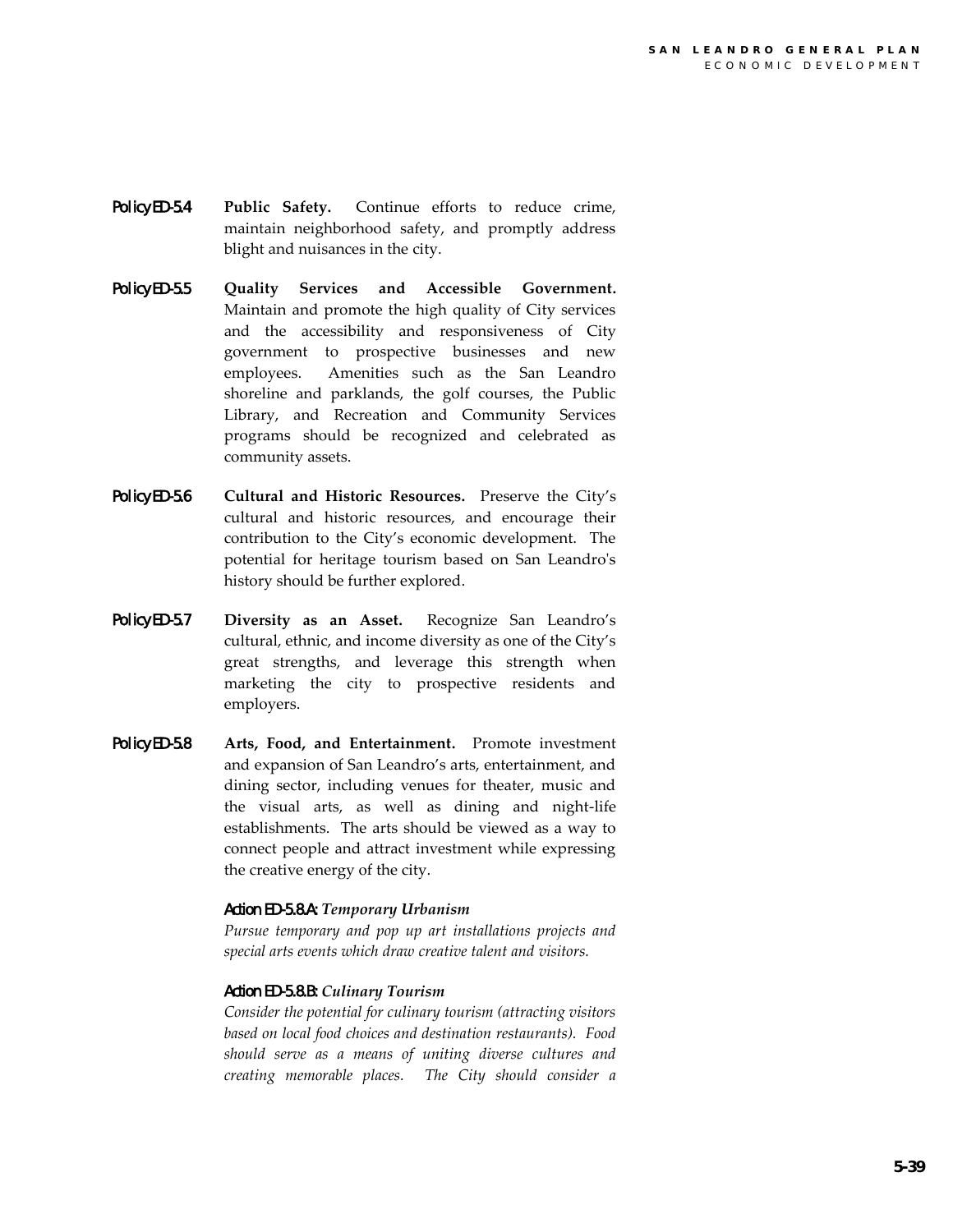*potential Downtown location for a "restaurant row" or similar defined geographic area to which multiple restaurants may be attracted.* 

Policy ED-5.9 **Hospitality.** Expand the hospitality sector in San Leandro, including hotels and visitor services such as conference and meeting facilities.

- Policy ED-5.10 **Healthy Environment for Youth and Families.** Create a positive, healthy environment for youth and families in San Leandro, including additional youth activities, and businesses and entertainment venues serving families, children, and teens.
- Policy ED-5.11 **Civic Beautification.** Undertake streetscape improvements and place-making efforts near BART, along major arterial streets, and in established business districts. Such improvements should maximize the potential for increasing business activity.

#### *Action ED-5.11.A: San Leandro by Design*

*In partnership with business leaders and the Chamber of Commerce, continue the San Leandro by Design initiative to foster a dialogue about the city's future, with a particular emphasis on placemaking and improving the visual quality and identity of the city's business districts.*

Policy ED-5.12 **Workplace Accessibility.** Improve access to and from workplaces through sustained investment in the transportation system, with a particular focus on connecting local employees to BART by transit, nonprofit shuttles such as LINKS, bicycle lanes, and sidewalks.

> *See the Transportation Element for additional policies and actions on LINKS and other transportation improvements between BART and employment districts.*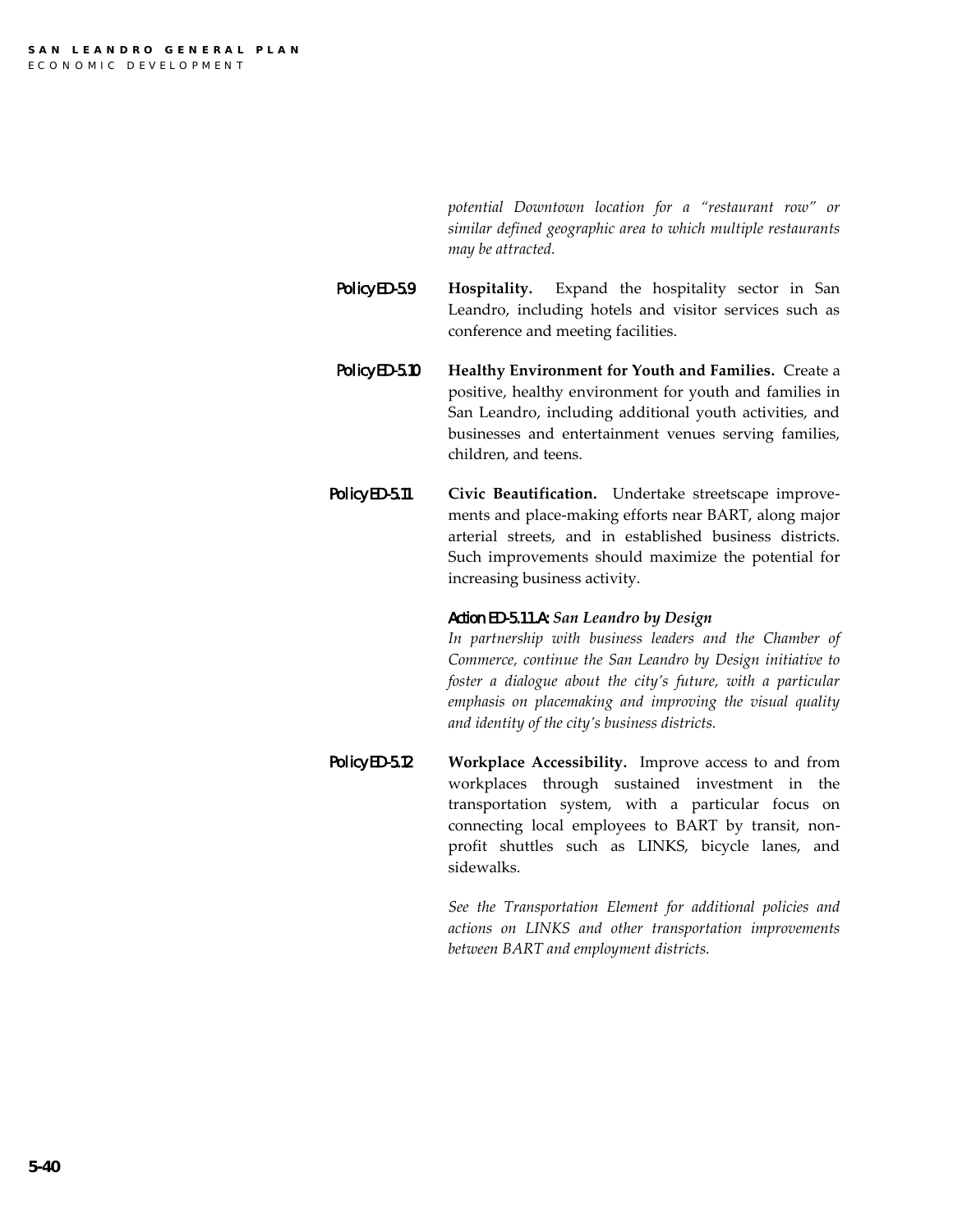## WORKFORCE DEVELOPMENT

## **GOAL ED-6 Increase access to quality jobs, stable employment, and career advancement for all San Leandro residents.**

Policy ED-6.1 **Career Pathways.** Coordinate with the San Leandro and San Lorenzo Unified School Districts to create career pathways for San Leandro students, and to align school curricula with emerging job opportunities in the Bay Area economy.

#### *Action ED-6.1.A: Vocational Training*

*Support the expanded vocational training in the public high school system, particularly in the advanced manufacturing and technology sectors and in other emerging sectors of the local economy.* 

#### *Action ED-6.1.B: Language Diversity*

*Support School District efforts to increase language skills among all residents, including immersion programs which provide students with the opportunity to become fluent in multiple languages.*

#### *Action ED-6.1.C: After-School Programs*

*Encourage after-school programs that focus on educational enrichment and skills training.* 

#### Policy ED-6.2 **Educational Partnerships**

Promote mentorships, internships, job training programs, and other partnerships between the City, school districts, and business community to enhance and complement local educational resources and provide job training for San Leandro youth.

#### *Action ED-6.2.A: Apprenticeships*

*Continue and expand local apprenticeship programs which enable San Leandro students to gain the skills needed to find well-paying jobs upon graduation.*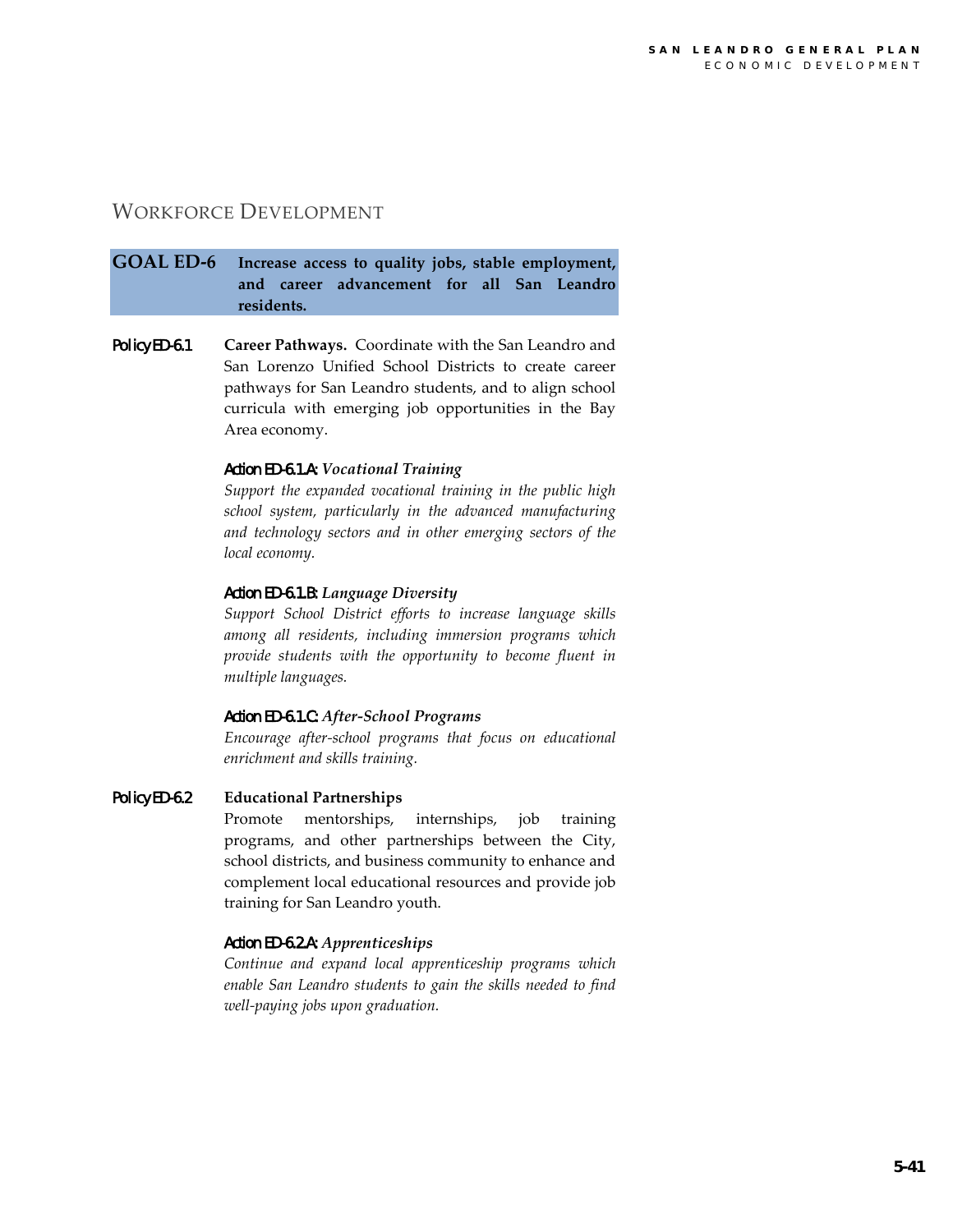- Policy ED-6.3 **Engaging Youth.** Encourage School District and youth participation in City advisory groups that address issues relating to workforce development and emerging technology.
- Policy ED-6.4 **Community Colleges.** Recognize the importance of local community colleges in helping San Leandro's young adults to advance in the local workforce. Partnerships between the City and local community colleges are encouraged.
- Policy ED-6.5 **Adult Education.** Encourage opportunities for life-long learning and skill development among San Leandro's adults, including adult education programs.
- Policy ED-6.6 **Job Training,** Support job training initiatives which prepare local residents for local jobs.
- Policy ED-6.7 **Job Opportunities for Residents.** Support programs that encourage San Leandro employers to hire local residents.

#### *Action ED-6.7.A: Job Fairs and Employee Recruitment*

*Promote local job fairs, job boards, and other special events or programs that help place local residents in positions with local employers, and provide assistance to employers in employee recruitment.*

#### *Action ED-6.7.B: Local Hiring Incentives*

*Consider the feasibility of local hiring incentives for employers and businesses relocating to San Leandro.*

- Policy ED-6.8 **Labor.** Engage organized labor, labor unions, and labor advocates in the economic development process.
- Policy ED-6.9 **Investing in Libraries.** Continue to invest in the San Leandro Library system through the addition of technology, modernized facilities, and activities such as career workshops.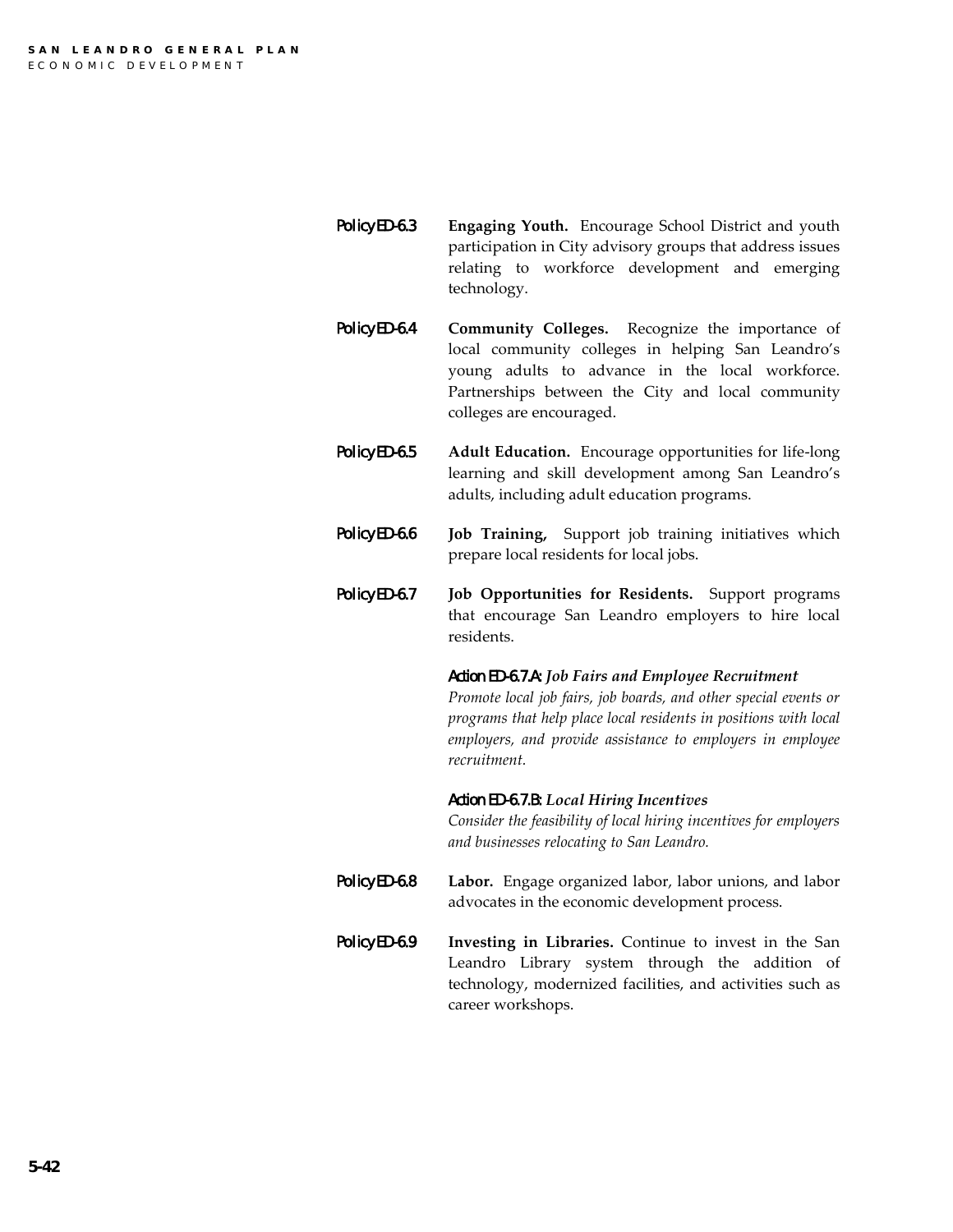- Policy ED-6.10 **Child Care and Employment.** Recognize the importance of affordable, convenient child care to securing and maintaining employment for working parents.
- Policy ED-6.11 **Career Ladders.** Encourage career advancement programs to provide opportunities for upward mobility among the city's workforce. Support the growth of businesses that provide career advancement or "ladder" opportunities for employees.

*See the Community Services and Facilities Element for additional policies on the topics covered under this goal, including education, libraries, and human services.*